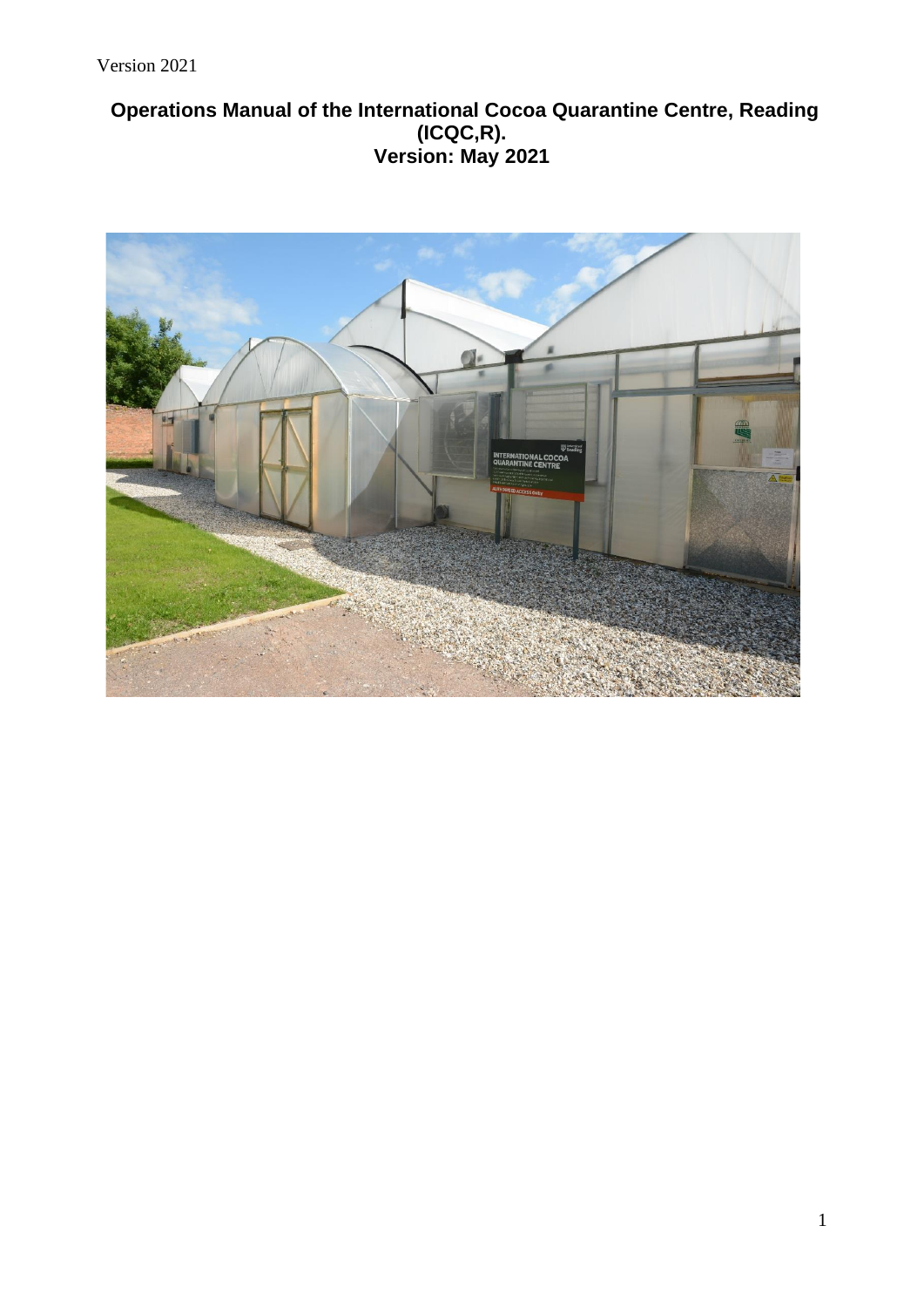# **1. Management of ICQC,R**

1.1. The title of the Centre (International Cocoa Quarantine Centre, Reading) signifies that this Centre is located at The University of Reading, but the material there is held in trust for the international cocoa community. It is managed by The University of Reading in line with their procedures for the management of externally funded projects with the day-today management responsibility devolved by the University of Reading to Prof Paul Hadley and his team in the School of Agriculture, Policy and Development.

1.2. In its management of ICQC,R, the University of Reading team is guided by an Advisory Board (QAB) comprising designated representatives of substantial long-term sponsors of ICQC,R, the project managers and staff of ICQC,R, together with appointed experienced external advisors on entomology, plant pathology and virology of the cocoa crop.

1.3. The members of the Advisory Board will nominate a Chairman and will meet approximately twice per annum at the University of Reading. These meetings will follow an inspection of the cocoa plants in the Centre by each of the externally appointed advisors who will provide a verbal report at the following meeting of the Quarantine Advisory Board followed by a written report. This written report will become part of the minutes of the Advisory Board. The external advisors may be paid a fee for their work and be reimbursed for expenses incurred to attend meetings. The attendance of other members of the Advisory Board will be self-funded. The Chairman of the Advisory Board may permit the participation of observers at the meetings of the Advisory Board as appropriate.

1.4. The minutes of the Board are circulated to the members of the Board and interested organisations in a draft form and will be approved formally at the next meeting of the Advisory Board.

1.5. Alternate Quarantine Advisory Board meetings can be followed by meetings of the International Cocoa Quarantine Forum, which provides a platform for sharing technical information relating to quarantine and germplasm movement, including disease detection techniques, identification of off-types, quarantine procedures and data capture as well as considering priorities for germplasm transfer via ICQC,R.

## **2. Financial Arrangements for ICQC,R**

2.1. In line with normal practice in universities in the UK, the physical infrastructure used by ICQC,R remains the property of the University of Reading in perpetuity.

2.2. Financial contributions will be paid at regular intervals in accordance with the contract between the project sponsors (currently CRA and USDA) and the University of Reading in line with the agreed budgets. CRA gratefully acknowledges the on-going financial support received from ICE Cocoa Futures Europe, Mars-Wrigley and Mondelez International which are acknowledged on the signboard at the entrance to ICQC,R.

2.3 The external project advisors will be paid by CRA following their attendance at the Advisory Board and their submission of an invoice to CRA.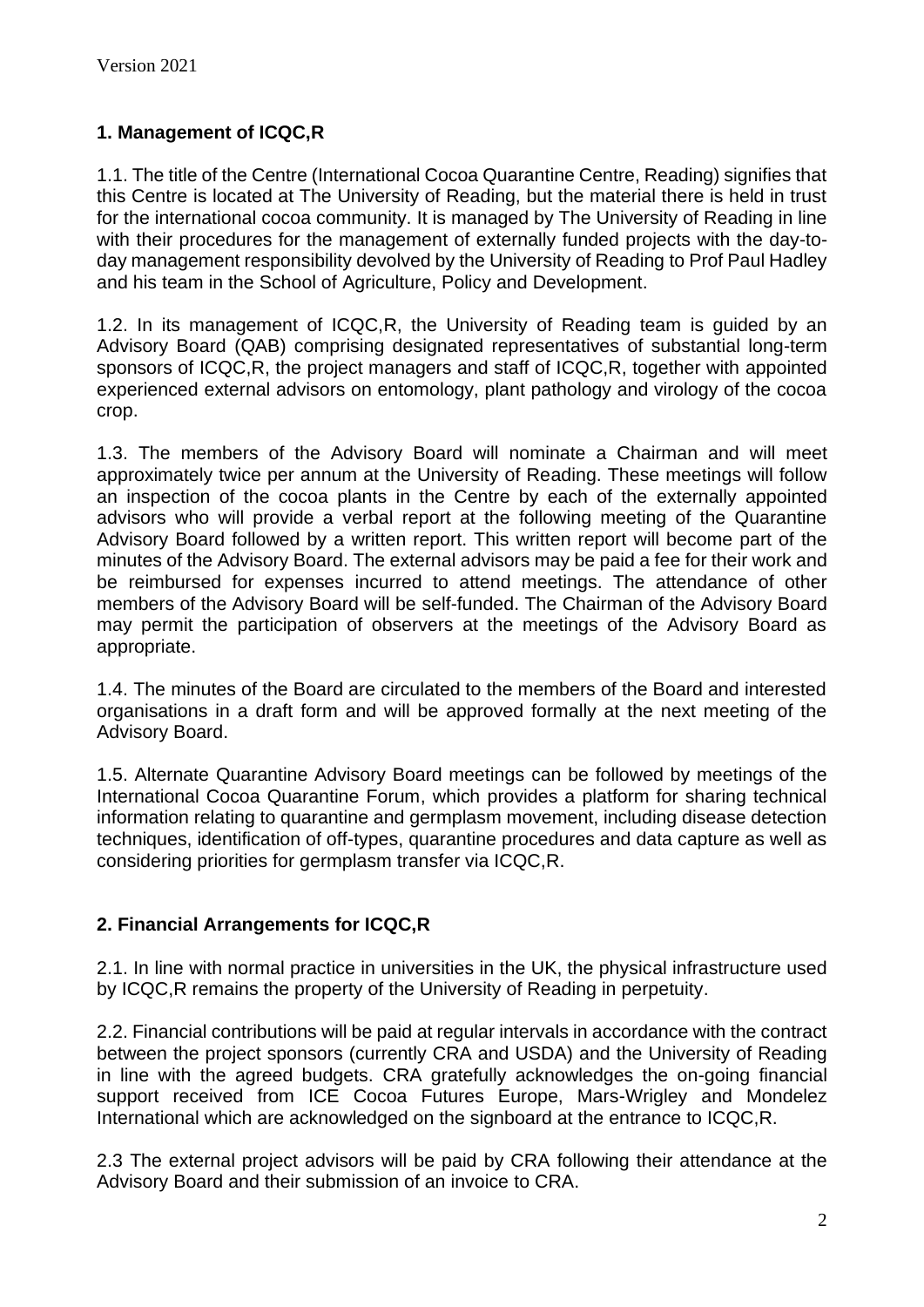2.4. The University of Reading will levy an overhead of an amount determined through negotiation between each sponsor and the University.

2.5. For the ease of management and financial accounting, ICQC,R is managed as a whole regardless of the sources of funding and will be reported on that basis to the sponsors as far as is feasible.

2.6. As of 2021, ICQC,R comprises a heated polythene-covered greenhouse covering approximately 1000 m<sup>2</sup> located at Hall Farm (run by the School of Agriculture, Policy and Development) at Aborfield just outside Reading, UK.

2.7. It is understood that should the land at Hall Farm be required for other purposes (or sold), then the University of Reading will cover fully the costs of moving the ICQC,R to an alternative location of similar size and suitability (while keeping a safe distance from any other greenhouse plants that might at that time be growing at the University of Reading).

2.8. Any publications arising directly from the work of ICQC,R will duly acknowledge all the sponsors of the Centre.

2.9. The work of ICQC,R is publicised on the following website: [http://www.icgd.rdg.ac.uk/icqc/,](http://www.icgd.rdg.ac.uk/icqc/) through the ICQC,R Newsletter and relevant conferences/ workshops.

# **3. Technical Arrangements for ICQC,R**

3.1. ICQC,R takes a pro-active approach in its quarantine operation, liaising with genebanks and with research institutes, breeding programmes and, where appropriate, private organizations in cocoa producing and consuming countries to identify material with useful traits, and act as a vehicle to ensure its efficient and safe distribution to those who request it.

3.2. In principle, ICQC,R only accepts material for quarantining that has already been placed in the public domain by its curators under the FAO International Treaty for Plant Genetic Resources for Food and Agriculture (ITPGRFA) and is thereby available for onward movement to cocoa breeders on the basis of a reasonable request. Wherever possible, following such International guidelines, ICQC,R will acquire accessions through the FAO Standard Material Transfer Agreement (SMTA) from the donor institution. This will provide a clear agreement on the basis on which this/these accession(s) may be distributed and, in particular, that the material will continue to be held in the public domain (See Appendix III for the format of the SMTA).

3.3. Germplasm of known provenance is accepted into the ICQC,R. Priority will be given to germplasm of proven agronomic value (e.g. disease resistance) or that is known to be genetically distinct.

3.4. Germplasm can be imported as budwood, micro-grafted plants (grown in a soil free medium and washed free of growth medium), seeds, plantlets, somatic embryos and flower buds and must be accompanied by a phytosanitary certificate from the exporting country.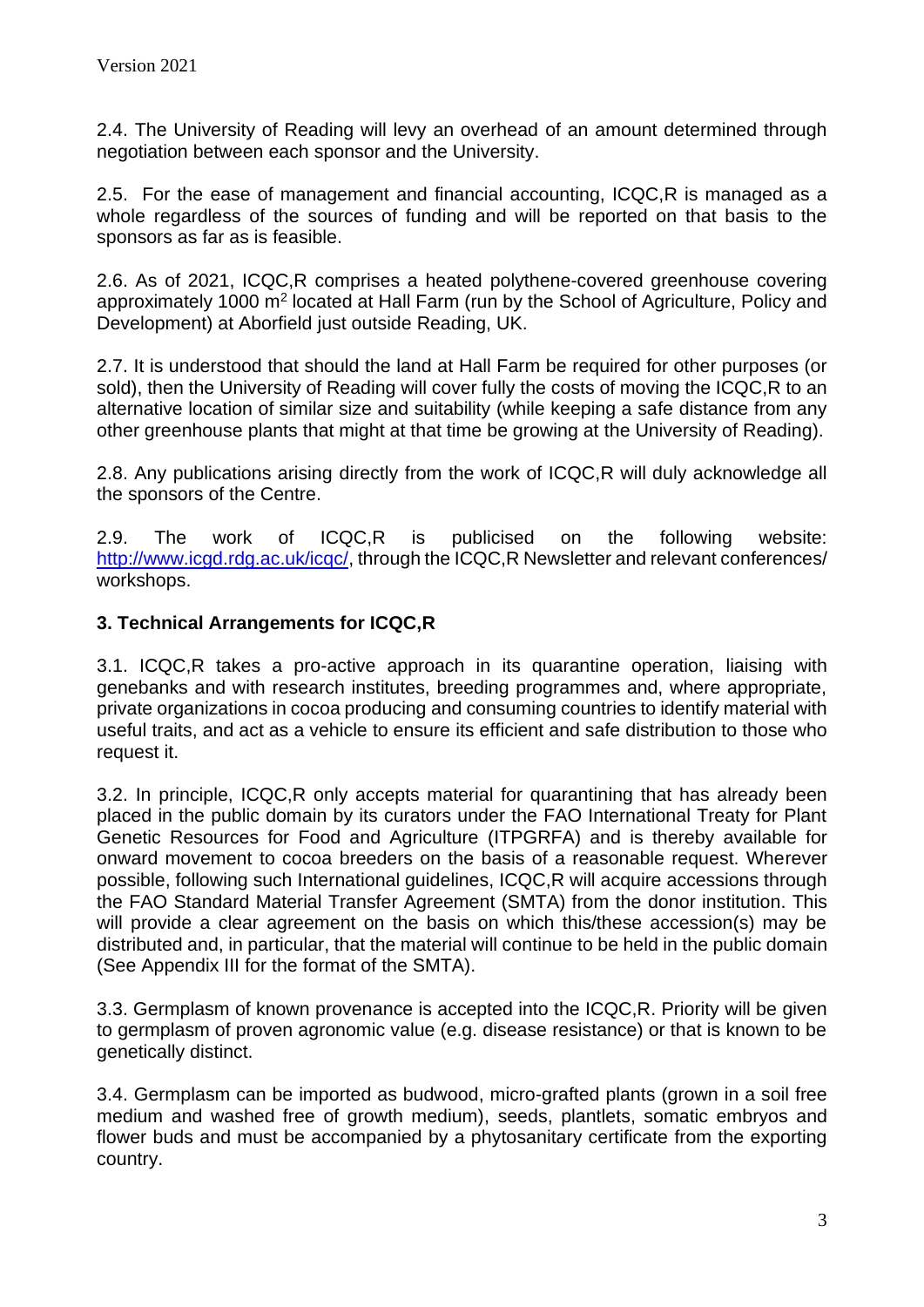3.5. The name of an established accession is recorded in the standard International Cocoa Germplasm Database (ICGD) format. For ease of management, accessions are also assigned internal ICQC,R accession numbers ("RUQ").

3.6. Donors are required to provide as full a documentary record as possible on the origins and characteristics of imported germplasm. This information is also recorded in ICGD and passed on to recipients of the material post passage through quarantine via reference to the ICGD.

3.7. All donors of plant material must provide information on the location of the specific tree in the genebank from which the material has been provided (ideally including GPS information). This is to allow follow up actions to be taken regarding the identity or plant health status of the original plant.

3.8. Quarantine procedures. These currently involve virus indexing and weekly checks over a two-year period, in accordance with current safe movement guidelines (End *et al*., 2017). Procedures comply with the phytosanitary laws of the UK and the European Union (Council Directive 2000/29/EC, implemented by The Plant Health (England) Order 2005). ICQC,R is overseen by the UK Animal and Plant Health Agency (APHA) (the UK official body for matters of plant health) who conduct an annual inspection of the facilities and issue phytosanitary certificates for material prior to shipment from ICQC,R.

3.9. In exceptional circumstances, and on a case-by-case basis, the Quarantine Advisory Board may give consent for a quarantine period of less than two years for a given accession. In considering such a case the Quarantine Advisory Board will take into account the origin of the material and the pathogens present at source, the means by which it has been propagated and the amount of time that it has already spent in quarantine.

3.10. Germplasm within the collection is characterised at the University of Reading for genotypic and phenotypic characteristics for the benefit of the world cocoa community and the data is recorded in the ICGD.

3.11. Every effort is made to confirm the genetic identity of a given accession before it is released. Should an accession be exported which is subsequently shown to be mislabelled then institutions that have received this material are informed as such by ICQC,R. The University of Reading does not accept liability for any germplasm that is subsequently proved to be mislabelled. The genetic fingerprint of each accession held in ICQC,R is made public via the ICGD website.

3.12. The germplasm held within ICQC,R is a working collection of plants maintained under quarantine and, as such, will not necessarily be held *ad infinitum*. Should a decision be made to remove a particular accession (e.g. due to a lack of recent demand for it), potential recipients are informed of this at least six months prior to its removal and confirmation sought that the material is represented in at least one cocoa genebank elsewhere.

3.13. The availability of accessions within the ICQC,R is communicated to potential recipients via the web site, which has a dynamic clone list. Other appropriate means of publicity are also utilised.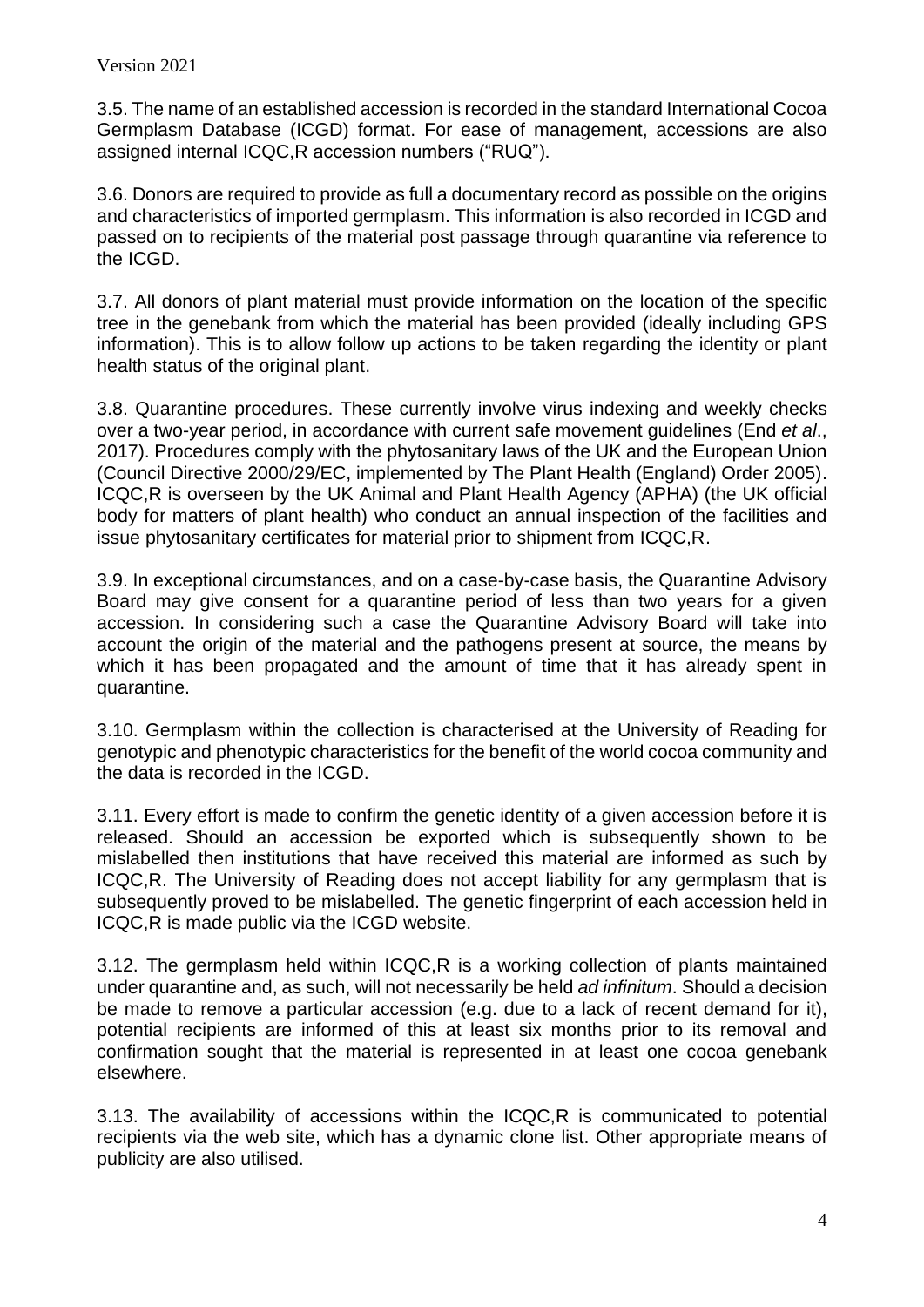3.14. Recipients of germplasm must provide an import permit to ICQC,R prior to export of material. Germplasm is normally provided as budwood and treated with pesticide/ fungicide according to the regulations of the importing country if stated on the import permit. Prior to export, budwood must be inspected by an APHA Plant Health Officer, who provides the appropriate phytosanitary certificate. As much prior warning as possible of export shipments is therefore required to enable the necessary arrangements to be made.

3.15. All material will be provided under a Standard Material Transfer Agreement (SMTA).

3.16. All accessions in ICQC,R are held in the public domain and are freely available on request assuming availability of material and subject to SMTA protocols.

3.17. Institutions receiving germplasm are required to advise the ICQC,R team of the safe arrival of the budwood shipments and, later, the success rate of the buddings undertaken.

3.18. An annual report shall be sent to the Cocoa Research Centre (CRC), Trinidad, and to CATIE, Costa Rica (or elsewhere) at the end of the calendar year with details of material sent out over the previous 12 months that originated from CRC and CATIE (or elsewhere), respectively. This will include the success rate of the buddings at the recipient destination. Reports shall also be prepared for other institutions providing material to ICQC,R as required.

3.19. Should external research organisations request that material is propagated and raised, for exclusive use by that entity, within the ICQC,R greenhouses then reasonable endeavours will be made to meet this request depending on available space. Given the extra costs incurred an appropriate charge may be levied according to the amount of work involved.

3.20. Should a private organisation or commercial body request that materials be quarantined on an exclusive basis at the University of Reading then reasonable endeavours will be made to do this, on the condition that it does not conflict with the proper operation of the ICQC,R. In such circumstances the full costs of the quarantine operation are expected to be covered by the organisation requesting the service.

3.21. Because of the need to maintain phytosanitary standards, access to the quarantine facilities by University staff and visitors is strictly controlled. The procedures for visitors to the ICQC,R are strictly adhered to and are described as part of the 'Working Procedures within ICQC,R greenhouses (see Appendix I).

**[https://www.cacaonet.org/fileadmin/templates/CacaoNet/Uploads/publications/Safe\\_Movement\\_Guidelines\\_2017\\_En.pdf](https://www.cacaonet.org/fileadmin/templates/CacaoNet/Uploads/publications/Safe_Movement_Guidelines_2017_En.pdf)**

<sup>\*</sup>M.J. End, A.J. Daymond, P. Hadley, editors. 2017. Technical guidelines for the safe movement of cacao germplasm (Revised from the FAO/IPGRI Technical Guidelines No. 20). (third update, August 2017) Global Cacao Genetic Resources Network (CacaoNet), Bioversity International, Montpellier, France.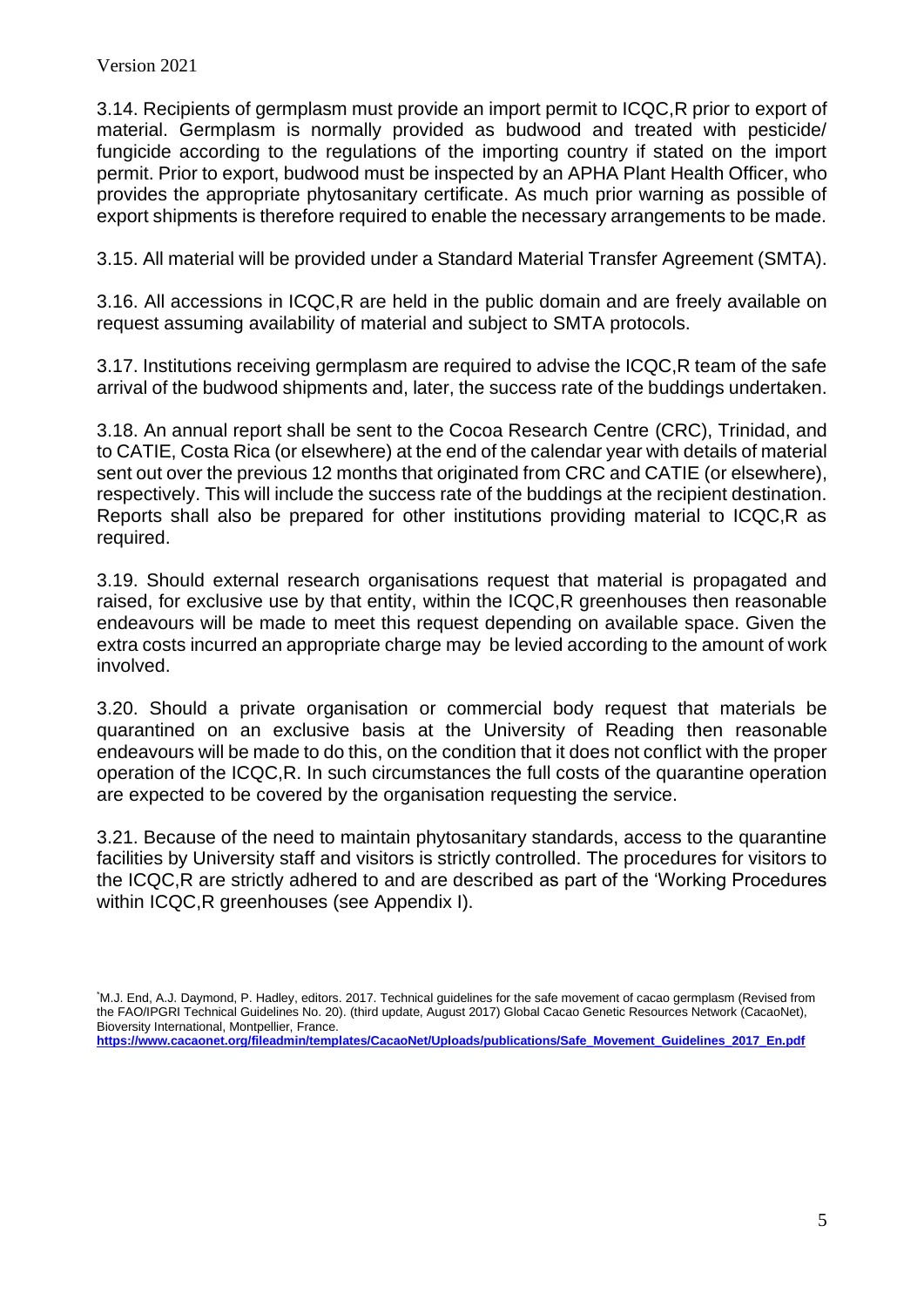# **APPENDIX I: Working procedures within the ICQC,R Greenhouses.**

## **A. Quarantine Areas**

As of 2021 the greenhouse is divided into three zones, according to the activities carried out in those areas (see Figure 1).

New Material Zone (compartment 4): This greenhouse is used for the establishment of imported material, raising of rootstocks and the production of test plants.

Quarantine Zone (compartment 5): Plants in this greenhouse undergo virus indexing (weekly visual checks of grafted test plants) and visual checks for other disease symptoms.

Post-quarantine Zone: Plants held in compartments 1, 2 and 3 have passed quarantine and are available for international distribution of budwood. Compartment 1 is also used for re-propagation of quarantined accessions and for holding second copies of clones that have particularly desirable traits (e.g. disease resistance) and materials for which a greater demand is anticipated.

Inspection of Quarantine Areas: An annual inspection of the ICQC,R greenhouses is conducted by an APHA officer and the externally appointed advisors carry out a twiceyearly inspection prior to a meeting of the Quarantine Advisory Board (QAB) and report to the QAB accordingly. The virus inspection will be undertaken one week prior to the meeting of the QAB to enable any required PCR testing to be undertaken on any suspicious plants prior to the meeting of the Board.

Access to the Greenhouses: Members of University staff who have previously been working in another greenhouse on the campus may NOT enter the ICQC,R greenhouses on the same day. Similarly, visitors who have been in recent contact with pathogens (of cocoa or other crops) may NOT enter the greenhouses (See also Section H for detailed visitor procedures).

## **B. Phyto-sanitary procedures**

Sterilisation Procedures: Separate, labelled tools must be used for clean areas and for imported materials. Tools must always be sterilised with 70% ethanol before and after use, particularly when grafting new material and cutting budwood for export.

Imports: Imported plant material must be accompanied by a phytosanitary certificate and APHA needs to be informed in advance of a consignment arriving; a copy of the phytosanitary certificate should be sent to APHA in the event that it is not taken at the airport. The package must be opened in the laboratory and not the greenhouse. On arrival, the plant material is inspected visually for fungal or insect symptoms and staff should wear lab coats and disposable gloves during this process. The lab coat and gloves should then not be worn in the greenhouse. Any material with suspicious symptoms must be destroyed via autoclaving. In the event that insect or fungal matter is found on the imported material then the inspection area shall be sterilised with 70% ethanol. Normally plant material would have been treated prior to dispatch with a fungicide/ pesticide mixture. If there is any doubt as to whether the material has been treated, it must be treated at ICQC,R before being moved to the greenhouse. A general purpose pesticide, such as Calypso (a.i.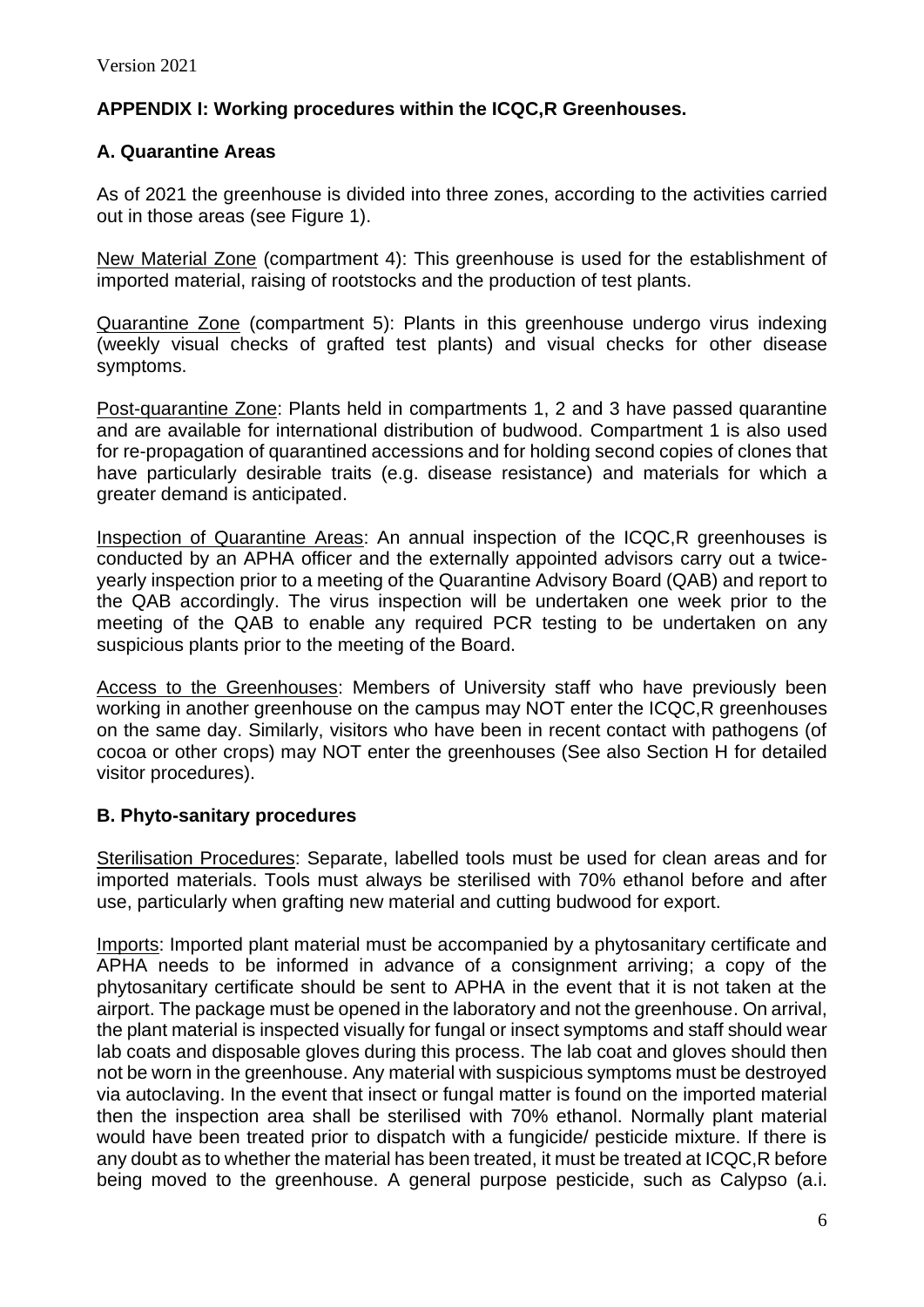thiacloprid) along with a general purpose fungicide, such Systhane (a.i. myclobutanil, cyclohexanone), will be used for this.

Establishment of new material takes places in greenhouse 4. In the case of budwood, this is usually via patch budding. As a precautionary measure, newly imported micro-grafted plants or grafted material should be initially maintained in an insect-proof cage and monitored on a daily basis. Once established, they should then be subjected to a spraying programme should any signs of pests be present (as above).

Exports: Prior to scheduling an export, a valid import permit must be obtained from the country to which the material is due to be sent. An appointment should then be made for an official from the Animal and Plant Health Agency (APHA) to inspect the material via the eDomero on-line system. A copy of the import permit must also be sent to the APHA official. On the day of the export, budwood is cut, preferably from actively growing stems. The leaves are cut from the stems and green tips are removed within the greenhouse. When sending seedlings, these should be sent bare-rooted.

Budwood is inspected, treated (if necessary) and wrapped in the laboratory. Plant material should only be treated with a pesticide and/or fungicide if explicitly stated on the import permit. Similarly, the end of the budwood should be sealed with paraffin wax if stated on the permit.

Material sent in tissue culture or as flower buds should be in an appropriately sealed container. Such material also needs to be inspected by an APHA official and accompanied by a phytosanitary certificate.

Should the APHA official be satisfied with the condition of the plant material, they will then provide the phytosanitary certificate, thereby permitting the export.

Two copies of the following documents need to be sent with the plant material: -

- An import permit provided by the appropriate authority in the recipient country.
- A phytosanitary certificate provided by the APHA.
- A packing list, listing the clones provided and the corresponding accession number. The letter should state the importance of the recipient recording the accession number together with the clone name and request feedback on survival rates.
- Reference to the ICGD website as a means of obtaining characterisation data on the clones.
- A request for feedback from the recipient institution on the safe arrival of the material and at a later stage the success rate of the buddings.
- A Standard Material Transfer Agreement

If the plant material is sent via a courier, five copies of a customs declaration letter need to be included, stating the (nominal) value of the material.

As of 1<sup>st</sup> January 2021, when sending material to countries within the EU, an import permit and a pre-export inspection from the APHA official is now normally required.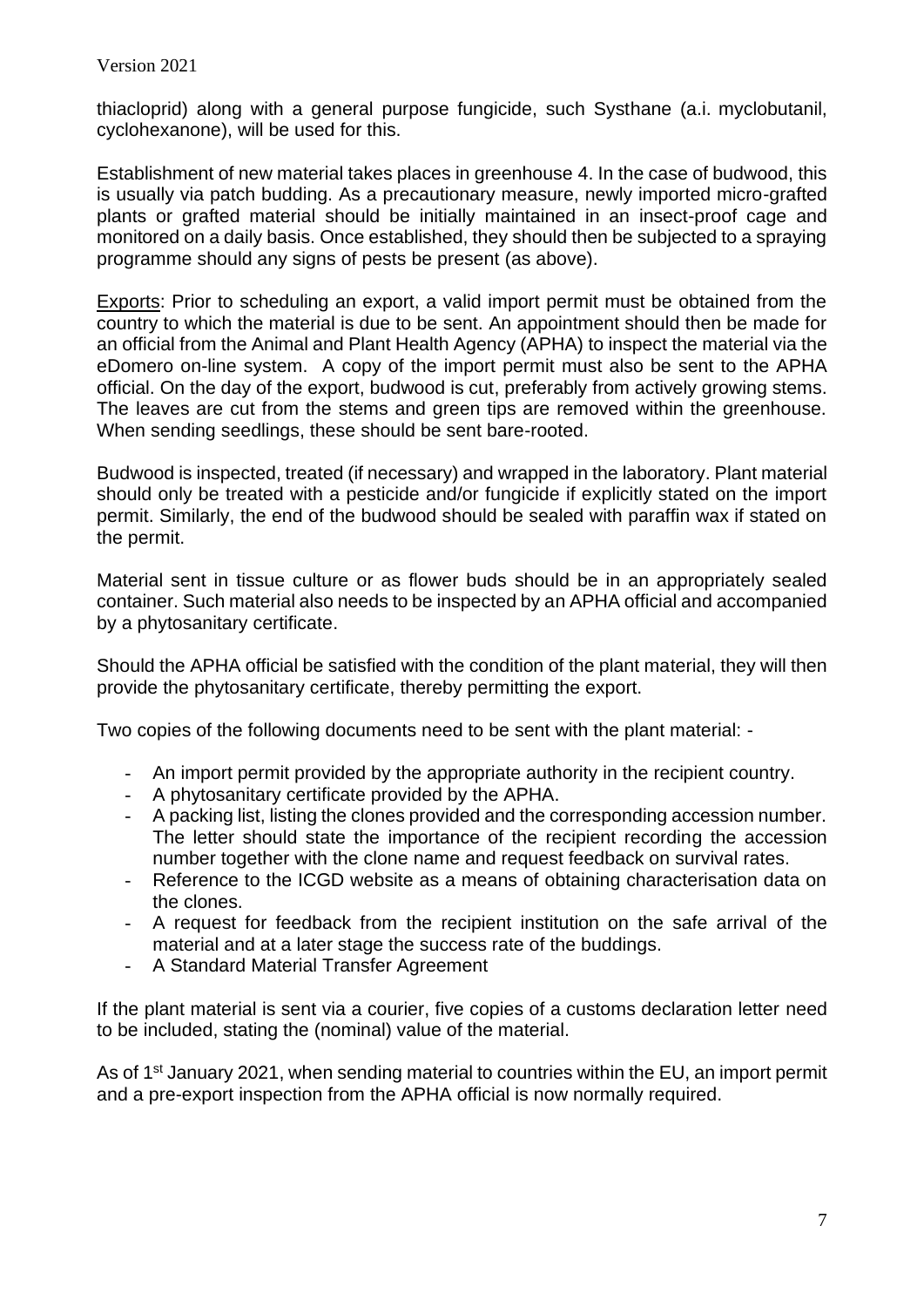

**Figure 1**: Layout and processes within the International Cocoa Quarantine Centre, at the University of Reading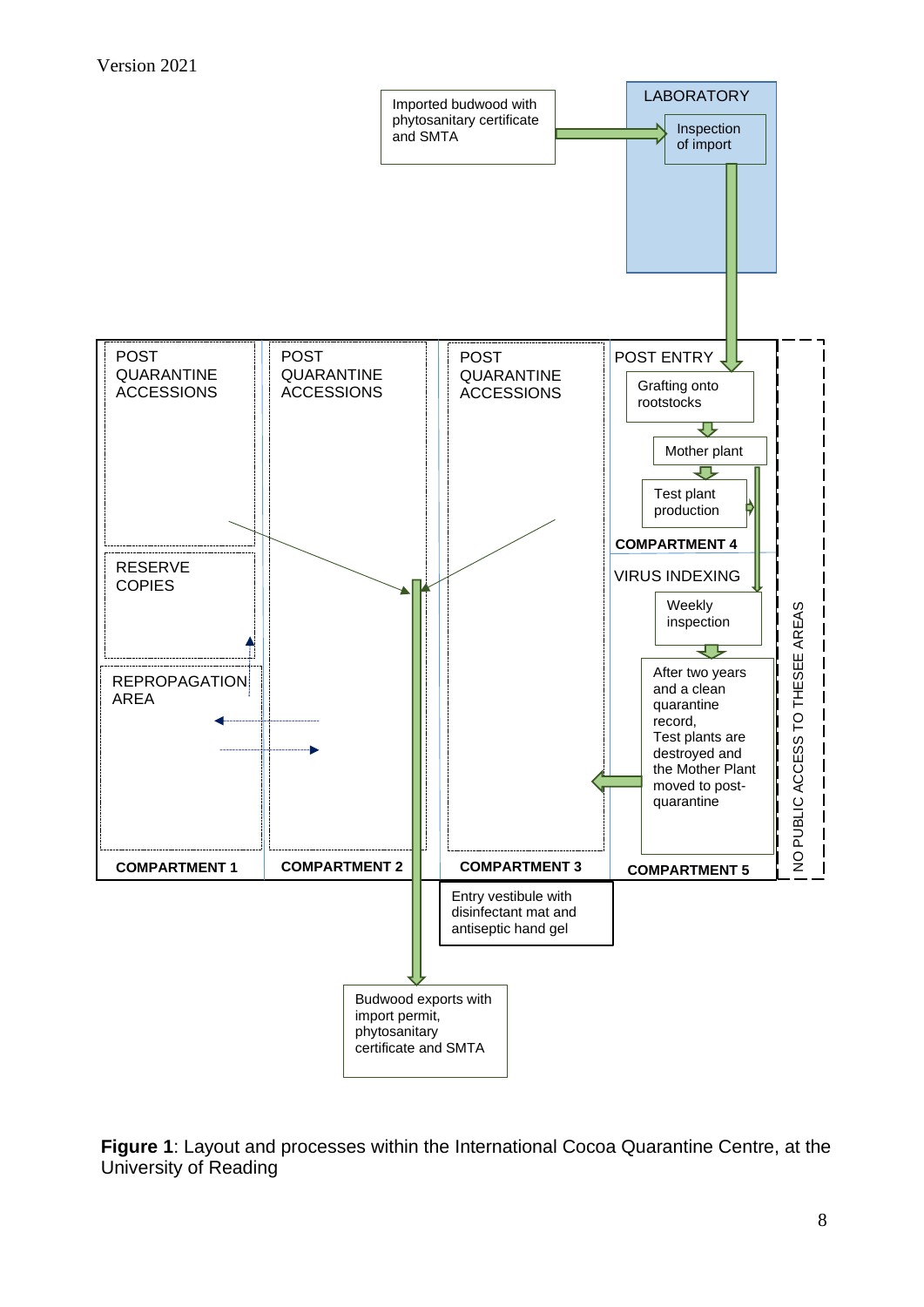## Disposal Procedures

New Material Zone (Compartment 4):-

- New budwood: Any waste material remaining after the buds have been excised must be autoclaved prior to disposal.
- Rootstocks that have been grafted with new material that hasn't taken (i.e. the bud patch has died) must be autoclaved prior to disposal.
- Imported micro-grafted plants that do not survive must be autoclaved prior to disposal.
- Test-plants that do not take must be incinerated or autoclaved.
- Leaf material (when tidying up) must be incinerated or autoclaved.
- Packaging material must be incinerated or autoclaved.

Virus-Indexing Zone (Compartment 5):

- Plants that die must be incinerated after undertaking an inspection to ascertain the cause of death.
- Leaf material (when tidying up) must be incinerated.
- Test plants that have completed the two-year inspection period do not need a special disposal procedure since they have been shown to be clean.

Post-Quarantine Zone (Compartments 1-3):

Since these plants are clean, no special disposal procedure is normally needed, unless a pathological cause of death of a plant is suspected.

## **C. Quarantine Observations**

Recently Imported Material: Material that has recently been imported is kept under routine observation for the presence of pests and diseases. Should an exotic pest be discovered on a plant, the following steps should be followed: -

- i. The plant(s) should be isolated.
- ii. The APHA and the relevant external appointed advisor should be informed.
- iii. According to the recommendation of the APHA and the relevant advisor, the plant should either be destroyed or subjected to an appropriate spraying programme.
- iv. The plant(s) should only be re-introduced into the main greenhouse area when it is clear that they are clean.

Should signs of fungal infection be observed, the plant should be isolated and a sample should be sent to an appropriate authority for identification such as the CABI Plant Clinic. Should a plant be infected with a pathogenic fungus then it must be destroyed by incineration. An inspection visit should be undertaken by the appointed external pathology advisor at an early stage.

Virus Indexing: Virus indexing is carried out according to the guidelines set out in End *et al*. (2017). Budwood should be tested for the presence of Cacao Swollen Shoot Virus and other Badnaviruses by grafting on to Amelonado seedlings, which show conspicuous CSSV symptoms when infected. The seedlings (test plants) are then observed weekly for a period of two years. A given clone can only be released after the quarantine record and the test plants have been double-checked either by Prof Paul Hadley or Dr Andrew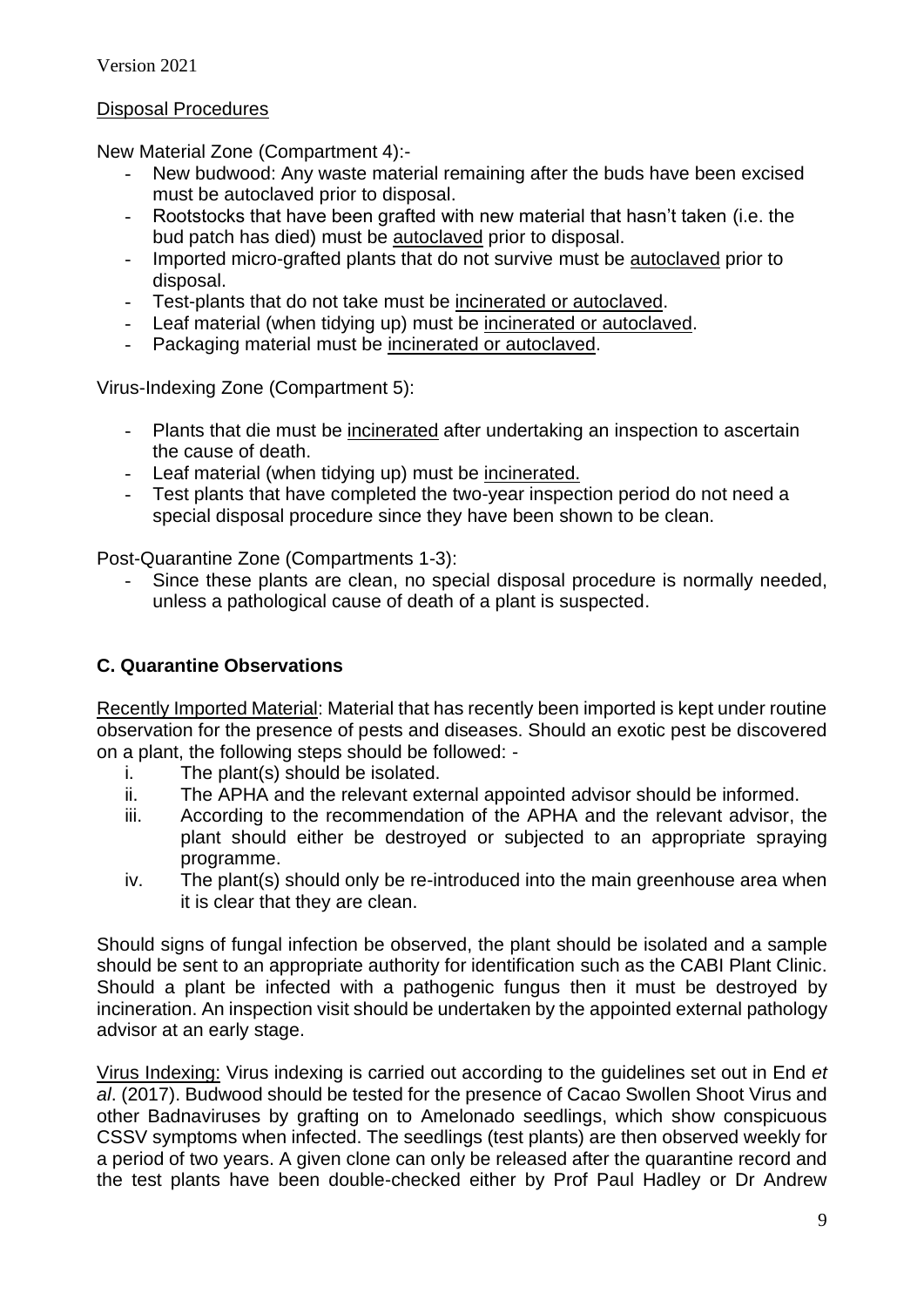Daymond. During the early stages of visual viral testing, the material is also tested using sets of PCR primers developed at the University of Reading and elsewhere. In the event of a positive PCR result, any products generated from this suite of tests are purified and further assessed using a direct-DNA sequencing service. The sequencing procedure helps determine the relatedness of them to the known Badnaviral sequences previously detected in cacao.

# **D. Procedure for Import and Quarantine of Material from West Africa**

Prior to sending plant material to ICQC,R a number of specific steps must be taken at the West African origin as follows:-

- i. For a given clone, the designated trees and their neighbours will be examined for visual signs of CSSV and seemingly healthy individuals will be identified and labelled as donors with a durable label attached to the branch from which budwood is cut. Trees will not be selected within 20 m of any cocoa (or other) trees that are showing viral symptoms.
- ii. Two leaves from each selected tree (from separate branches) will be sent to Reading and tested using PCR primers. The leaves should be recently hardened from actively growing branches.
- iii. The molecular screening technique (developed by Dr Joël Allainguillaume and Dr Andy Wetten) will involve the use of degenerate primer pairs that target four conserved regions of the CSSV genome. Any products generated from this suite of tests will be purified and further assessed using an overnight direct-DNA sequencing service.
- iv. Should the results of the PCR tests be negative then ICQC,R will proceed to receive budwood from the selected labelled trees. If the result of the PCR procedure is positive then an alternative donor tree will be identified and the process will re-commence.
- v. When collecting the budwood in the field, particular care will be needed to ensure that the material is insect-free (especially free of mealybugs, since they are virus vectors). The budwood should then be dipped in an appropriate pesticide solution as per standard procedures.

On receipt of material at Reading, the following specific steps must be taken:-

- i. The budded plants will be kept in a separate insect-proof cage for three months. ii. Once established, leaf material from the growing-out scion (subsequently
- referred to as the Mother plant) will be PCR-tested using the procedure above. iii. Test plants will then be generated by budding from the established scion onto Amelonado rootstocks. At least three test-plants will be generated per clone established, which will then be inspected weekly (as per the current procedure) for two years.
- iv. Further PCR-tests will be conducted, taking samples from both the Mother plants and the tests plants at three-monthly intervals for the first year.
- v. Once the material has passed quarantine with a clean record then the Mother plant will be moved to the Collection and the test plants destroyed.
- vi. If more than one plant has been established for a given clone, then only the Mother plant, which has been subjected to virus-indexing will be maintained. Other copies of the clone will be destroyed once the Mother plant is firmly established and growing well.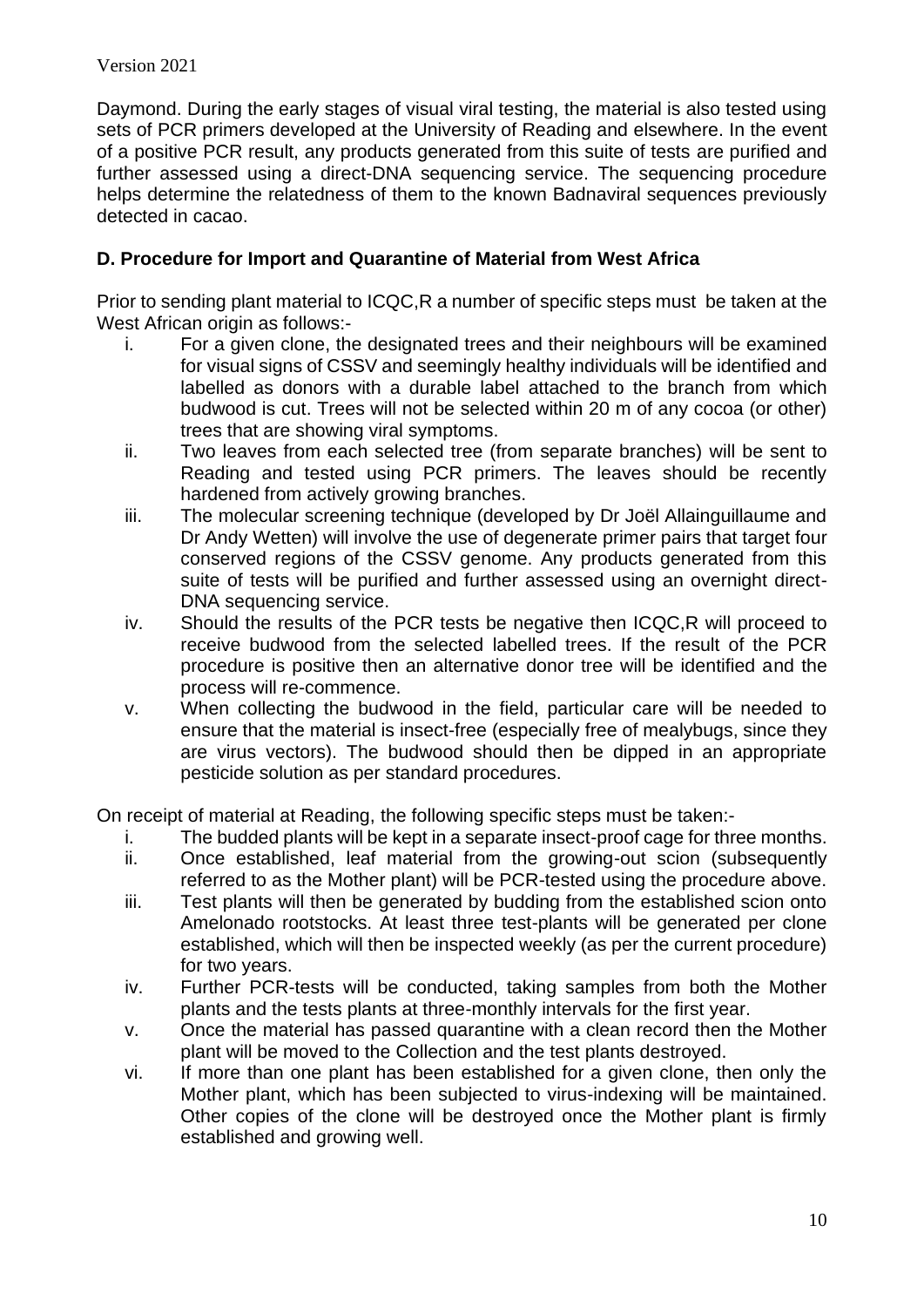# **E. General Husbandry and Greenhouse Maintenance**

## Daily Greenhouse Records

The following data will be recorded daily in each greenhouse to establish correct function of the heating, cooling and irrigation systems:-

- Maximum and minimum temperatures.
- Maximum and minimum humidity.
- Absence of interruptions to the heating. This can be seen from the graphical data on the control computer.
- That the backup heater pilot lights are on.
- That the automatic irrigation system has run (indicator jar in each greenhouse compartment has water in it).

Additionally checks should be made of the irrigation system which is located in compartment 3 where the following should be recorded:-

- pH of the solution in the mixing tank.
- Electrical conductivity (E.C.) of the solution in the mixing tank.

## Temperature Control

Heating in each compartment is principally via a gas-powered boiler, which is thermostatically controlled to maintain a minimum temperature of 19°C at night and 25°C during the day. A low-temperature alarm is triggered if the temperature falls below 15°C. Two propane heaters provide back-up should there be a failure of the main heater. Cooling is achieved via a fan and louvre system that is triggered above a temperature of around 30°C. Vents are also present in the roof in greenhouses 1-3 which open if a temperature of 30°C is exceeded. All temperature set-points can be altered from the control computer.

Two override thermostats are present within each greenhouse compartment in case of computer failure. One of these is a low-temperature thermostat that triggers the heaters to come on if the temperature falls below 18°C. The second is a high-temperature thermostat that in the event of excess heating, causes the heaters to cut out and fans to come on should the temperature rise above 35°C.

## Out of Hours Cover

During weekends and University closure periods, the daily checks stated above are carried out by ICQC,R and other University of Reading staff on an out-of-hours rota. A list is maintained by the University security section of staff who may be contacted in the event of an emergency (such as the activation of the low temperature alarm).

## Plant Culture

All plants are grown in an inert medium of sand, gravel and vermiculite mixed in a ratio of 1:2:2. Plants are supplied with a nutrient solution (a modified form of Long-Ashton Solution developed at Reading) via an automatic irrigation system. The plants are watered through this system for 5 minutes at 5 times a day (8,10,12,14,16 hours). The nutrient stock solutions are maintained in two tanks ("A" and "B") and acid in a third tank. The conductivity in the mixer tank is controlled to 2.1 mS and pH to 5.7. The length of the irrigation cycle needs to be long enough to allow a significant run-off from the plant pots, thus preventing a potentially harmful build-up of electrical conductivity in them. The nutrient control system is calibrated on a monthly basis.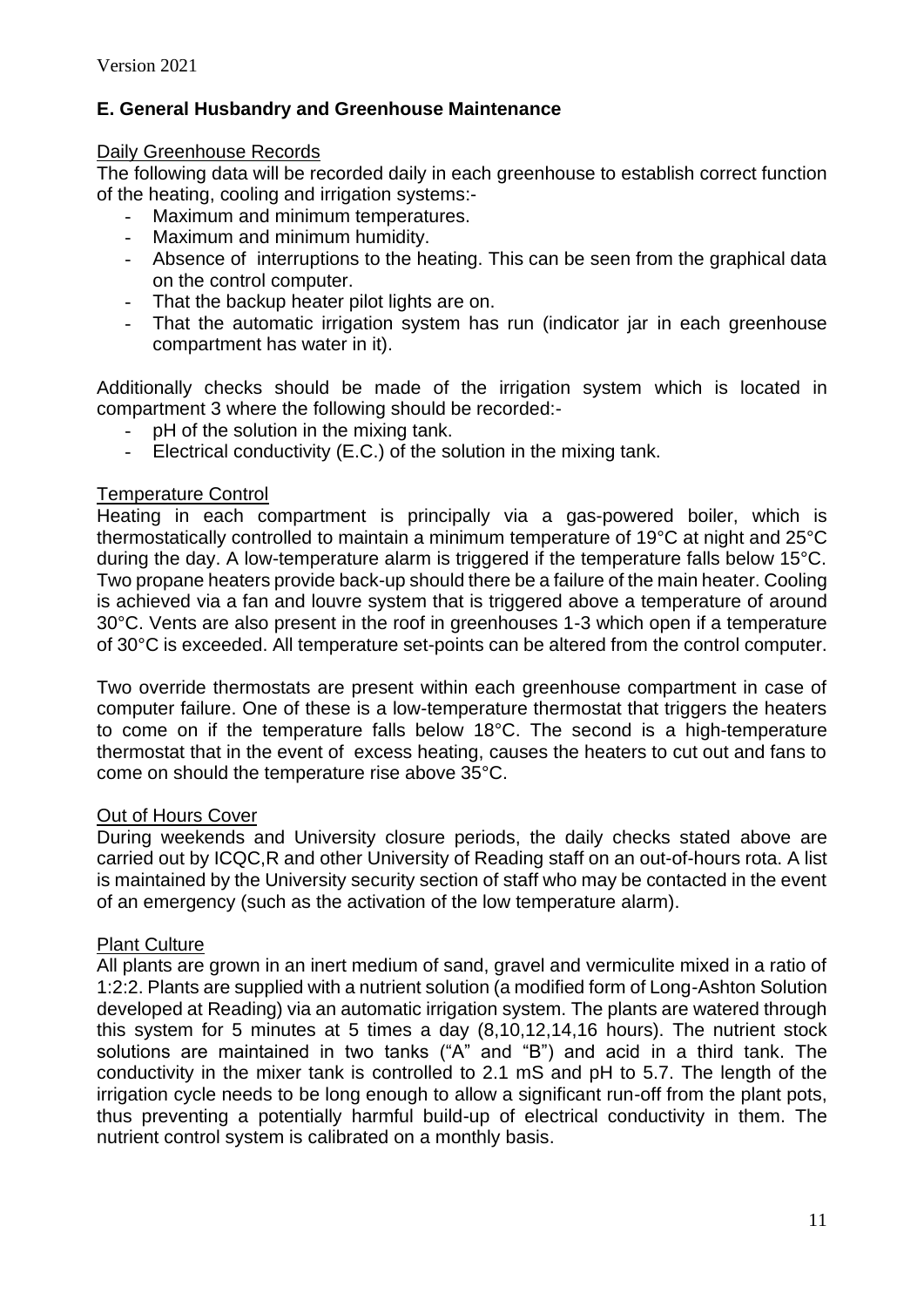## Supplementary Nutrient Feeding

In the event that particular plants exhibit iron or zinc deficiency symptoms, foliar feeding applications should be made as follows:

- Iron feeding: *Maxicrop* seaweed plus sequestered iron is applied at a rate of 4% (i.e. 16ml per litre of water) for plants showing significant signs of chlorosis or 1.4% (i.e. 14 ml per litre of water) for plants with first signs of chlorosis or as a preventative treatment. These treatments are applied using a 25 litre sprayer with 5ml of wetting agent (per 25 litres of water) using a fine cone nozzle to achieve a thin covering of moisture over the leaves. Iron EDTA can be added as a pot drench at a rate of 2% (i.e. 20g per litre of water). The pH of the solution needs to be adjusted to 5.6, this is done using Nitric Acid.
- Zinc feeding: Zinc sulphate  $(ZnSO<sub>4</sub>)$  should be applied at a rate of 0.3% (i.e. 3g per litre of water) as above.
- Plants are monitored after a foliar feed and, if necessary, a second application made after two weeks. However, care must be taken not to over-feed as this may induce toxicity symptoms.

## Potting Regime

Seeds are sown into small propagation seed trays with lids with around 6 seeds per tray. Care needs to be taken not to plant too many seeds in one tray since this may result in competition for nutrients. Germinated seedlings should be transplanted to 1 litre pots after 6-8 weeks. Grafted clones need transplanting to 3 litre pots after about 6 months. These are then later transplanted to 10 litre and finally to 50 litre pots when transferred to the collection. Virus test plants are maintained in a 3 litre pot for one year and then transferred to a 5 litre pot for the remaining year.

## Thermal Screens/ Shading

Moveable thermal screens are present in all of the polytunnels. These are operated by light sensors that trigger them to close above a particular light threshold that is set on the control computer. The settings on the control computer also ensure that the screens close at night, thus contributing to energy saving.

## Pest Control

A zero-tolerance policy of pests is maintained within the greenhouses of the quarantine centre. *In particular, exotic pests, such as mealybugs must never be allowed to become established.* 

To achieve pest-free status, the following procedures are followed:-

- i. All greenhouses are thoroughly checked on a weekly basis.
- ii. Should insect or arachnid pests be present then these must be treated immediately. For localised outbreaks, a fogging device can be employed. For more widespread outbreaks a motorised sprayer is more appropriate.
- iii. A systemic pesticide such as Flonicamid should be applied on an annual basis. This will reduce the chance of sap-sucking insects, such as aphids, taking hold.
- iv. Biological control may be used in the event that pesticides are ineffective, particularly on juvenile plants.
- v. Yellow and blue sticky traps should be maintained in each greenhouse compartment for insect monitoring and be monitored on a weekly basis.
- vi. Staff and visitors entering the facility use a hand disinfectant and footbath.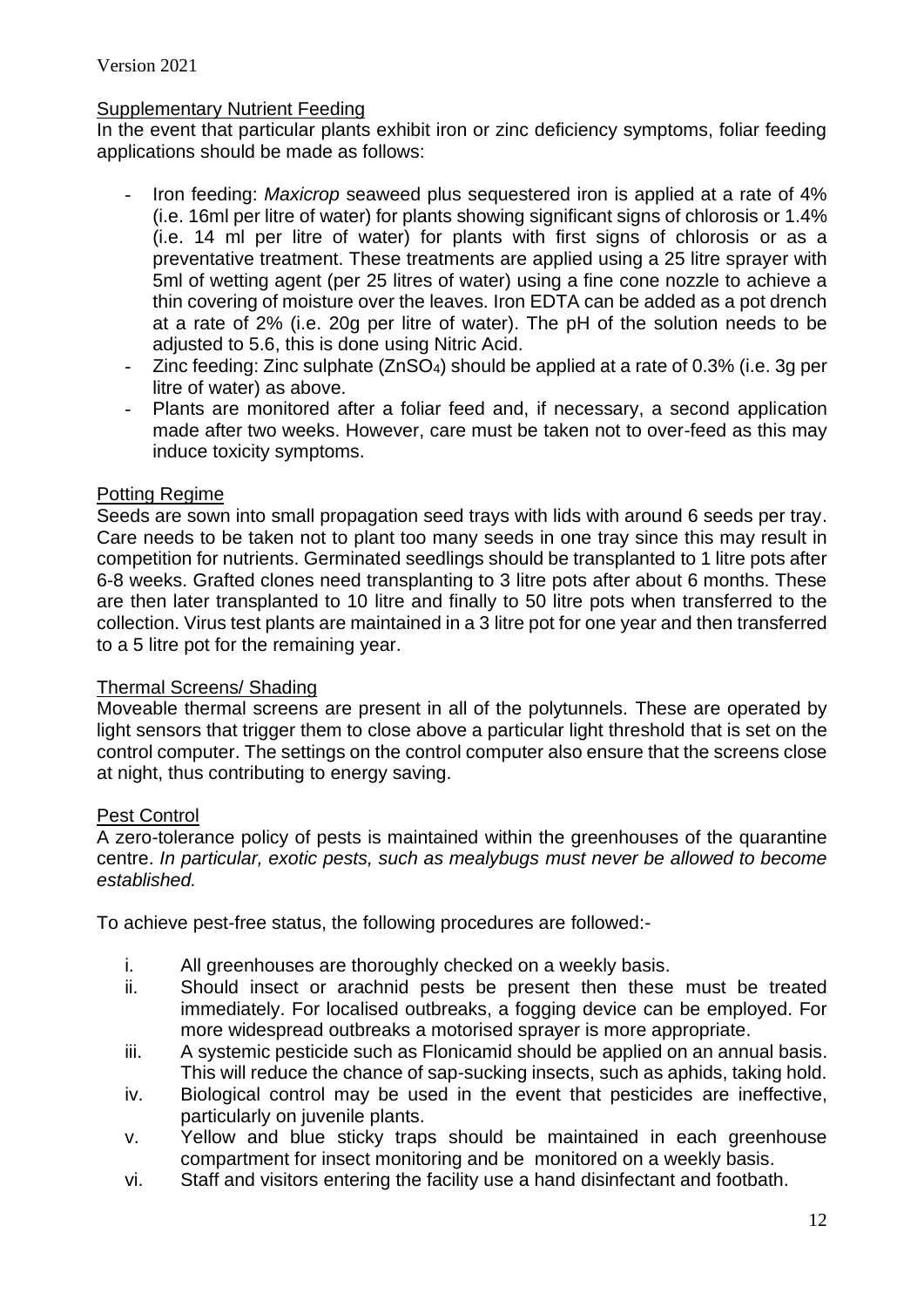The specific pesticides used will vary from time to time according to restrictions and recommendations. Care should be taken not to over-use a particular pesticide in order to prevent the build-up of resistance.

# **F. Plant Labelling**

All accessions passing through quarantine should be labelled with the following information: -

- Clone name
- Accession number for ICQC,R (i.e. RUQ code)
- Date of receipt
- ID of seeding rootstock

Accessions that have passed quarantine should have a larger label, which in addition to the above information has the following:-

- Donor genebank
- Information on the origin of the clones (where available)

Any plants that are discovered to be mislabelled should be re-labelled using the convention in Turnbull *et al*. (2004) (See Appendix II).

# **G. Records**

Records of each accession within the collection are maintained within a database which is accessible to staff on-line. This includes information on:-

- The date when the accession was received
- Where it was received from
- The plot and tree number in the donor genebank (with GPS data if available)
- Date when virus indexing began
- Date when released from quarantine
- Countries to which the clones have been exported

Information on where clones have been imported from and exported to is made available on the website.

Records of energy use are provided by the University's Utility Finance Administrator

Data security is ensured by maintaining copies of the database on the University mainframe system.

Once the virus-indexing process has begun for a given clone, a separate physical record sheet is kept for the observations on test plants.

## **H. Procedures for Visitors to ICQC,R**

Visitors are asked to sign in before entering the greenhouse premises. The list of visitors during a given reporting period are tabled during the meeting of the Quarantine Advisory Board.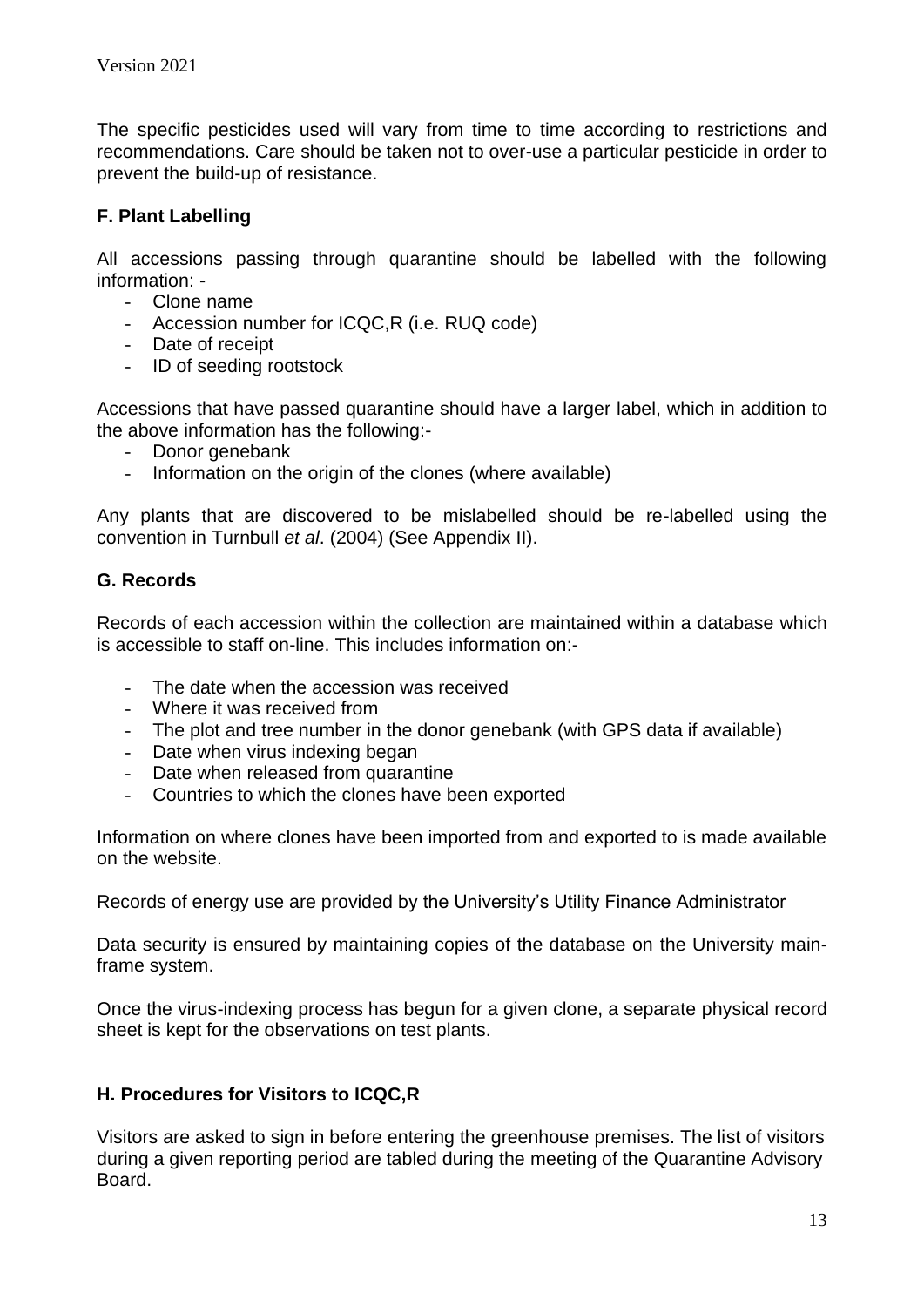The following information is provided to prospective visitors of the ICQC,R:-

"Welcome to the International Cocoa Quarantine Centre at the University of Reading. The Centre exists to facilitate the safe movement of cocoa planting material. Quarantine procedures are vital to ensure that pests and diseases of cocoa are not transferred between cocoa-growing regions. It is important also to be aware that people themselves have the potential to transfer fungal spores and pests from their clothing, footware etc. For this reason the International Cocoa Quarantine Centre has a Standard Operating Procedure for receipt of visitors as follows:-

- 1. When planning your visit, please be aware that visitors are not permitted to enter the quarantine facilities if:
	- a. They have been on a cocoa farm or visited a cocoa field trial in areas where frosty pod rot (*Moniliophthora roreri*) is present (Central and South America and in Jamaica) during the previous two weeks.
	- b. They have been on a cocoa farm, visited a cocoa field trial or have been in contact with cocoa pests or pathogens in any other region within one week of the visit.
- 2. Visitors who are travelling to the UK from other countries should allow at least one day from arrival in the UK to the time they come to the facility.
- 3. Please do not wear any clothing including footwear and accessories (glasses, watches) that you have recently worn on a cocoa farm or a cocoa field trial or bring a camera that you have recently used in the field. Prior to entry, all visitors will be required to sign the Register of Visitors and state their name, affiliation and email address.
- 4. Visitors and University staff/ students shall not enter the ICQC, R greenhouses after being in other greenhouses on the University campus on the same day.
- 5. In the case of UK visitors, on the day of your visit, please refrain from handling plant material in your garden or greenhouse that might have pests or diseases on them (we are particular concerned that persistent and difficult to control pests such as mealybugs and scale insects do not enter the facility).
- 6. Space is provided in the office building for you to leave your personal effects (bags etc.) before entering the greenhouses. You are not allowed to bring these into the greenhouses of the facility.
- 7. Please be aware that you will be asked to walk over a disinfectant mat and sterilise your hands with a gel before entering the greenhouse.
- 8. Please ask ICQC,R staff if you are unsure about entering the facility.

Thank you for your understanding in observing the above procedures and we hope that you enjoy your visit to the International Cocoa Quarantine Centre."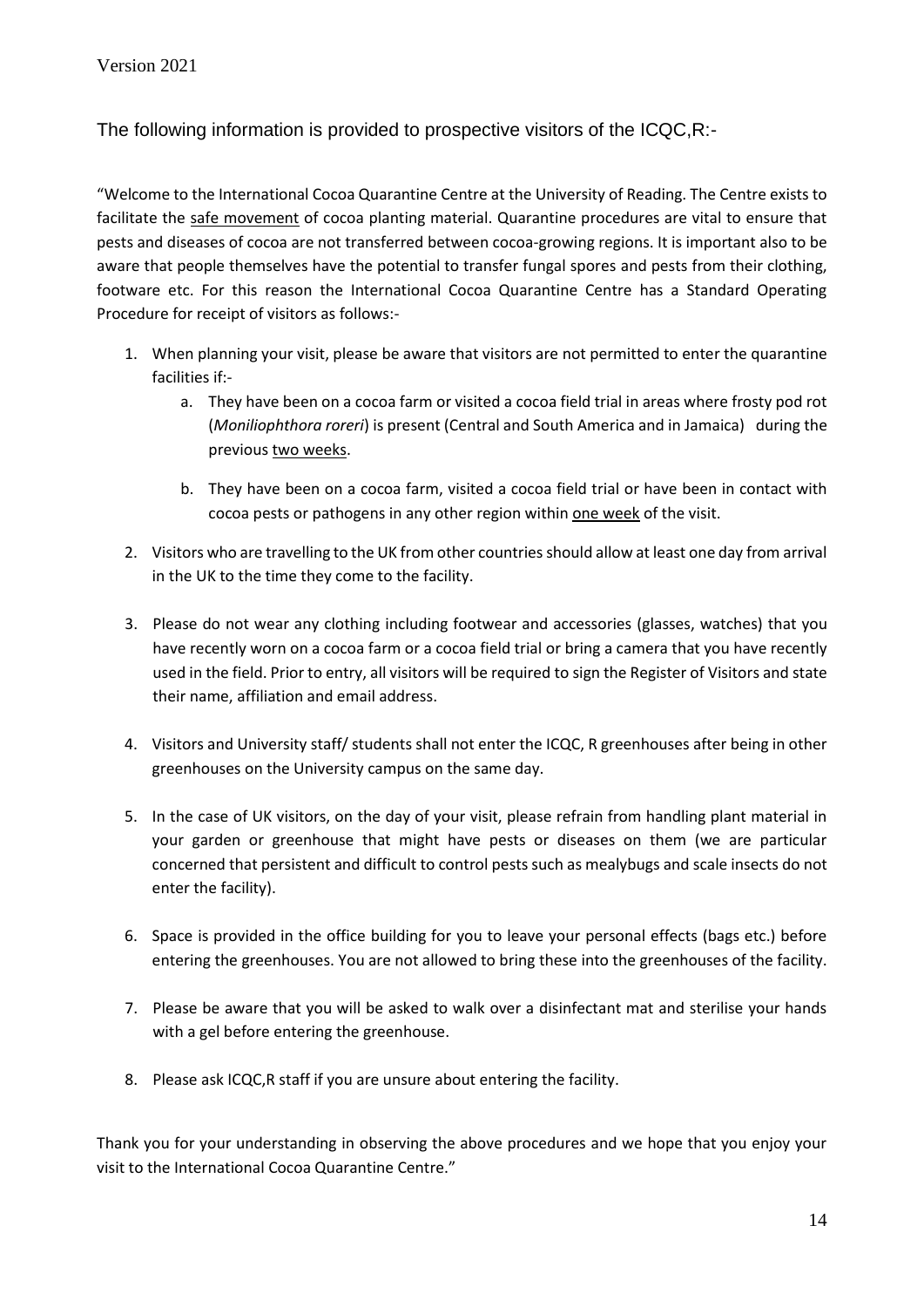# **Appendix II: Procedure for renaming offtypes**

# **Tackling Mislabelling in Cocoa Germplasm Collections**

*C.J. Turnbull<sup>1</sup>, D.R. Butler<sup>2</sup>, N.C. Cryer<sup>1</sup>, D. Zhang<sup>3</sup>, C. Lanaud<sup>4</sup>, A.J. Daymond<sup>1</sup>, C.S. Ford<sup>1</sup>, M.J. Wilkinson<sup>1</sup> and P. Hadley<sup>1</sup>*

<sup>1</sup> School of Plant Sciences, University of Reading, Whiteknights, Reading. RG6 6AS. UK.

2 International Cocoa Genebank, Trinidad, Cocoa Research Unit, University of the West Indies, St. Augustine. Trinidad & Tobago.

<sup>3</sup> Alternate Crops and Systems Lab, Plant Sciences Institute, Beltsville Agricultural Research Center, USDA/ARS, Beltsville, MD 20705. USA.

<sup>4</sup> CIRAD/BIOTROP, TA 40/03, Avenue Agropolis, 34398 Montpellier Cedex 5. France.

## *Introduction*

Cocoa is unusual amongst crop species in that its germplasm has to be maintained as live collections. This is because its recalcitrant seed are ill suited for long-term storage. Incorrectly labelled accessions have always been a problem in these collections, and until recently, the tools have not been available to clearly identify mislabelled clones. However, the emergence of reliable genetic fingerprinting techniques has enabled great strides to be made in the molecular characterisation of cocoa germplasm held in *ex situ* collections. Incorrectly labelled accessions can be broadly divided into the following 3 categories: a) synonymous designation, where the same genotype carries different names; b) homonymous designation, where different genotypes carry the same name; and c) nondesignation, where accessions lack any name. Cocoa is not unique in having a significant mislabelling problem in *ex situ* collections. Indeed, mislabelled clones have been identified in collections of a variety of tree species including Eucalyptus (Keil and Griffin, 1994), Sitka spruce (Wilhelmina *et al*., 1995) and oil palm (Purba *et al*., 2000), and even in crop genebanks such as potato (Huamán *et al*., 2000) and enset (Negash *et al*., 2002).

Preliminary work performed on material held in the International Cocoa Genebank collection in Trinidad (ICG,T) using RAPD analysis suggested that up to 30% of trees may be mislabelled (Christopher *et al*., 1999). However more recent work by Motilal (2004) revises this estimate downwards to around 12% on the basis of the more reliable SSR technique. There is no intrinsic reason to suggest that there are fewer mislabelling events elsewhere, particularly since ICG,T has historically acted as a major donor of cocoa material for other collections. Motilal and Butler (2003) provided circumstantial evidence in support for this view when they estimated the global figure of putative off-types to stand at about 30% on the basis of a survey of the International Cocoa Germplasm Database (ICGD). DNA fingerprinting, together with an increasing body of morphological descriptors for cocoa now make it possible for curators to identify mislabelled clones within their collections with some ease. Once a tree within a collection has been identified as being mislabelled, a simple mechanism is needed for renaming this individual in a clear and unambiguous way. Here, we propose a system for renaming mislabelled clones, intended as a guide for curators of all cocoa germplasm collections. If the system is implemented widely, it is hoped this will minimise the potential confusion that could arise from unstructured approaches to the renaming of clones around the world.

## *How can mislabelling occur?*

**There are a number of ways in which mislabelling can occur:**

- Plants may lose their labels or the labels may become illegible;
- Plants may be moved before being properly labelled;
- Labels may get mixed up during vegetative propagation;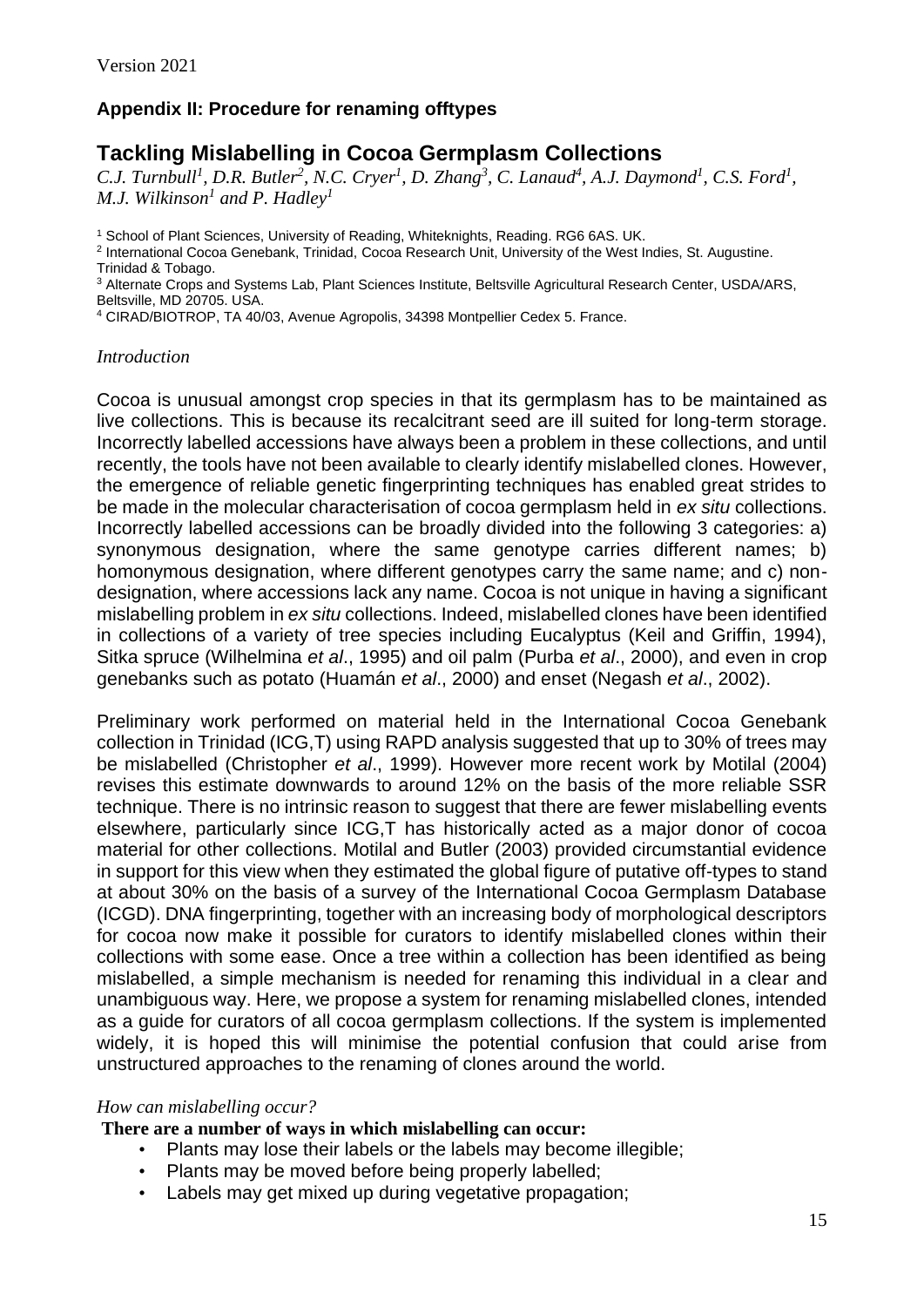- Detached labels on the ground may be re-attached to the wrong plant;
- Dieback may result in labels being lost when a dead branch breaks;
- Chupons may grow from the rootstock and be confused with the scion;
- Established seedlings may be confused with the original tree;
- Some plants may be mislabelled in the greenhouse (human error);
- Introduction of synonymous germplasm (with different names) from abroad;
- Simple transcription errors can occur during plant propagation or label replacement.

Genotypes are difficult to distinguish on the basis of appearance during greenhouse propagation and when initially planted in the field, since there are usually no flowers or pods. Consequently, identification at this stage relies heavily on the plant labels and field maps. However, maps become outdated when trees die or are replaced, or even when an old tree falls and a new "main trunk" becomes established in a new location. Furthermore, hand annotation of maps is prone to misinterpretation and the problem can be confounded by high planting densities and irregular-shaped field plots with unclear boundaries; this can lead to ambiguities if individual trees are not labelled.

## *What is being done in Trinidad (ICG,T)*

## **Trees in original plantings:**

Many original trees, which are located at Marper Farm, act as vital reference genotypes for many international clones that have been distributed around the world. A number of steps have been taken to tackle the mislabelling problem in this collection:

- Trees found growing in Marper Farm with no labels were given new labels and assigned new names (CRU 1 to CRU 155).
- While revising maps in 2001-2002, more trees were found with uncertain identities and assigned new names (MARPER 1 and MARPER 55).
- It has been possible to re-assign original clone names to some "CRU" and "MARPER" accessions using historical hand-written records.
- Even where the original identity of accessions have been lost, we still know something about the germplasm; it is either Pound's Refractario collection from Ecuador (1937) or his Upper Amazon collection from Peru (1938).
- Furthermore, it may soon be possible to learn more of the genetic origin of these clones by their classification/grouping based on DNA fingerprints (Sounigo *et al.*, 1996; J-C Motamayor, pers. com.).
- Using 116 PA accessions maintained at Marper farm and 57 ICS accessions maintained at the Cheeseman field as two test cases, we have assessed the extent of mislabelling in the reference genotypes. The result of SSR fingerprinting showed that only 2-3% of the PA and ICS trees were synonymously mislabelled (the same genotype given different names). Moreover, for all the mislabelled trees, comparing the SSR profile of the mislabelled ones with its neighbours allowed us to make corrections. This result shows that there is a trustworthy reference that can serve as a baseline for individual identification.

## **Trees in replicate plantings:**

Many clones have been replanted in replicated blocks at ICG,T. Here too, a number of steps have been taken to tackle mislabelling which can occur amongst replicates in individual clonal plots:

• It is usually possible to check the identity of trees replicated in a new location by comparison with the original tree: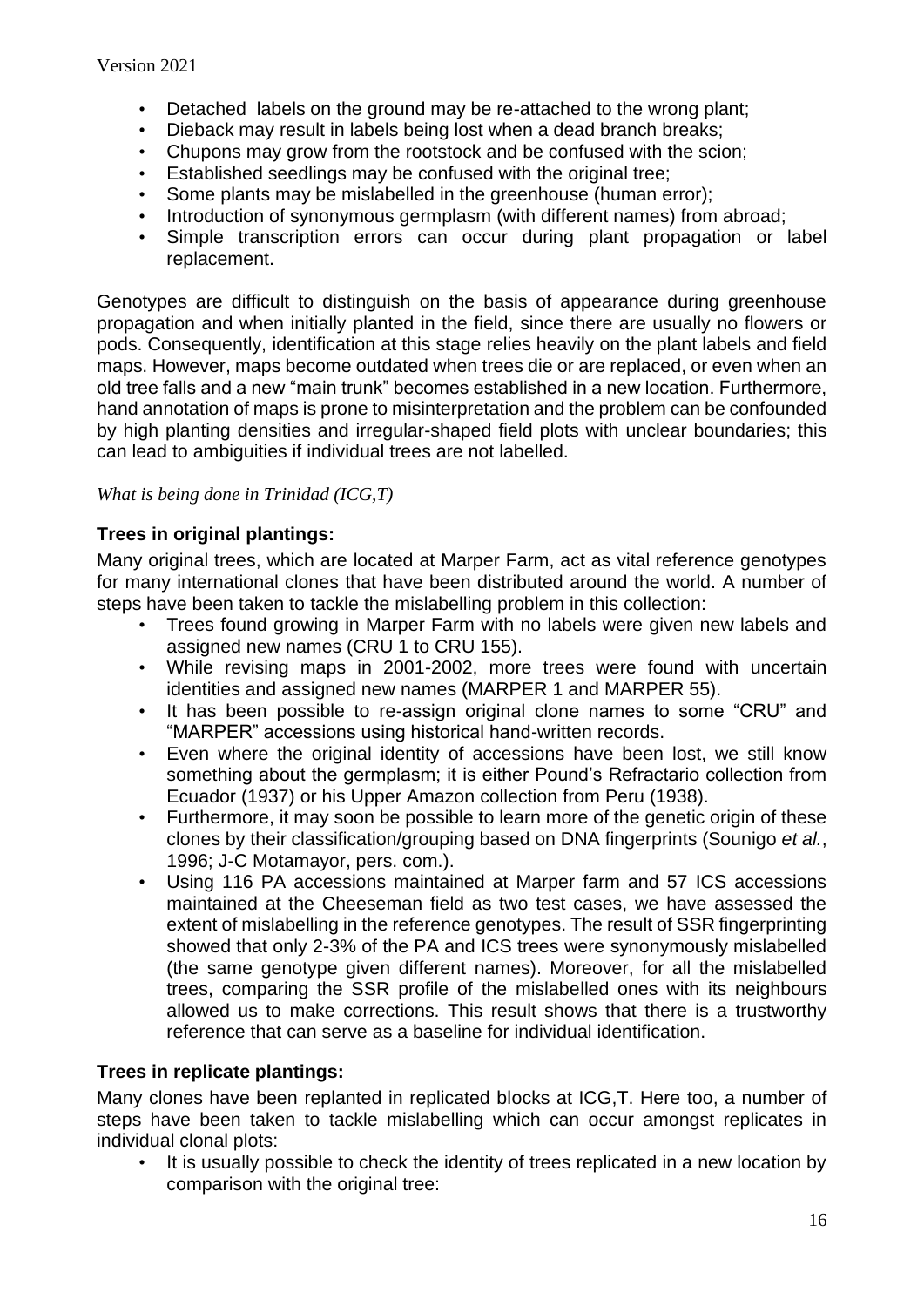- o Initially fruit and flower morphology are compared;
- o In cases of doubt, DNA fingerprints can be compared.
- Where such comparisons are feasible, it is possible to determine which trees are true to type and which are off-types with confidence.
- It is often difficult to confirm the identity of a replicate where the "original" tree no longer exists. Passport data can help enormously, though this has been lost in many cases.
- However, general characteristics of accession groups can be used to confirm that a clone fits into an appropriate group (such as NA, PA and IMC) in the absence of a reference tree.

## *How should we proceed?*

In order to fully identify mislabelling within cocoa collections, morphological and molecular characteristics of clones for all accessions in the international collections need documenting:

- CRU has been recording morphological characteristics of accessions in the ICG,T for the last 12 years;
- DNA has been extracted from all the accessions in the CATIE collection (about 800 clones) and the ICG,T (about 2,300 clones); in all cases sampling the most original tree. These DNA samples are being used by USDA Beltsville to generate genetic fingerprints that will make it possible to compare replicate trees in the two Universal cocoa collections. To date, about 700 CATIE accessions and 900 ICG,T accessions have been genotyped.
- The entire collection at the University of Reading intermediate quarantine facility has been fingerprinted.

Similar procedures should be followed for all cocoa collections world-wide, to obtain reference DNA fingerprints from as many original trees as possible. This is an urgent matter, since many collections are aging.

Most of the laboratories involved in genetic fingerprinting are already using the CERVUS software package (Marshall *et al*., 1998; Slate *et al*., 2000) and other statistical tools to compare profiles that have been generated by a set of standard markers provided by CIRAD, France (Lanaud *et al*., 1999; Risterucci *et al*., 2000). The community has agreed to use a set of standard alleles provided by Nick Cryer, as controls for calling allele size, for the international set of markers. It has also been agreed that when using other microsatellites, standard genotypes should be used to compare output from different laboratories. The result we obtained so far confirmed that the set of 15 pairs of SSR primers can give sufficient statistical power for cocoa cultivar identification.

Using microsatellite data for the confirmation of clone identity is dependent on the existence of a known example of that genotype. We must define one clone for each accession to be the true-type specimen (the original tree if available or the source of distributed material).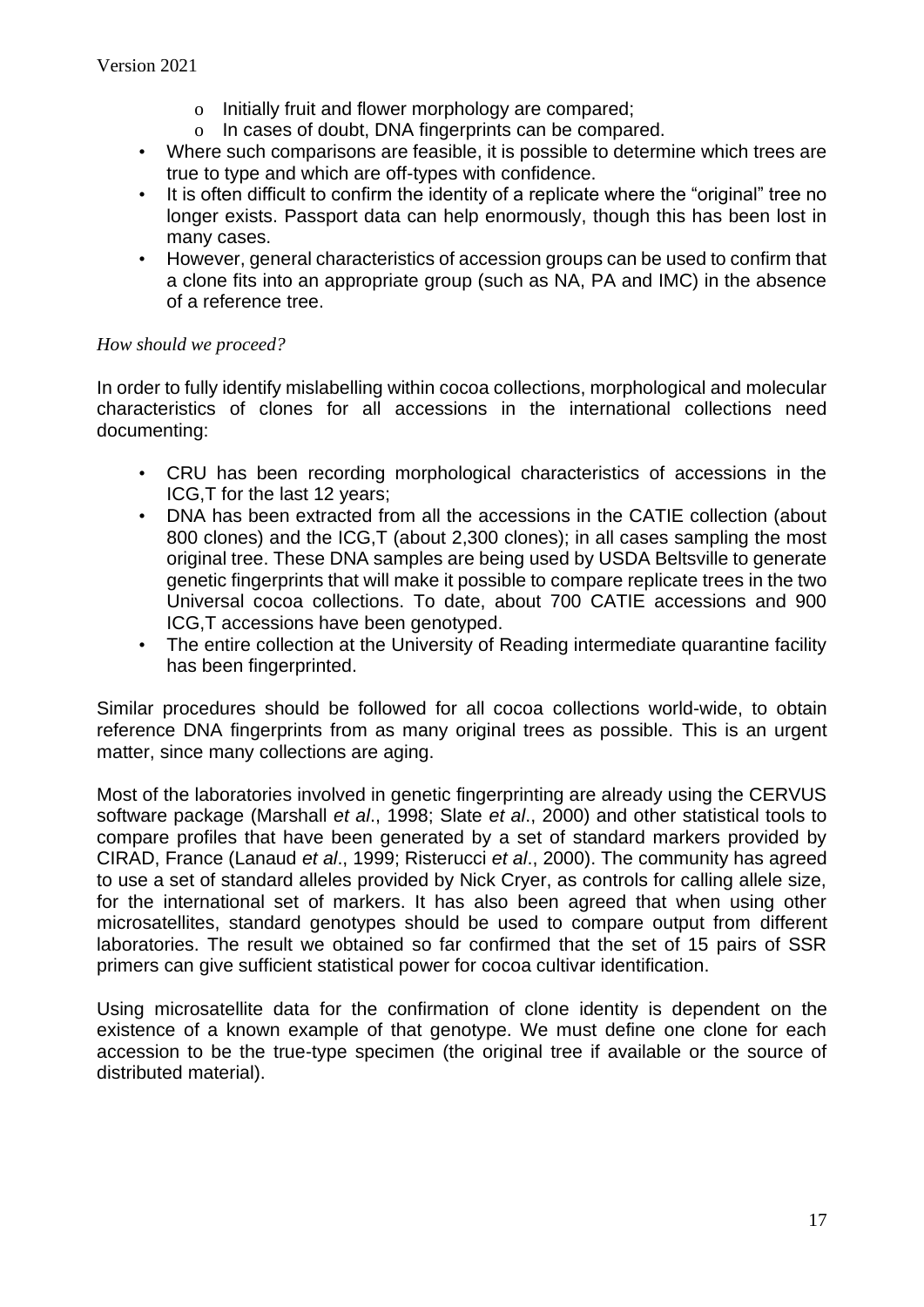## *What should happen to mislabelled plants?*

There are three possible ways of dealing with a mislabelled plant once it has been identified:

- If positively matched to a known clone that is already growing in the collection, the plant could be removed;
- If positively matched to a known clone that is not growing in the collection, the plant could be relabelled with its proper clone name;
- If the plant does not match a known clone, it should be given a new name.

Although the curator of the germplasm collection will make the final decision, off-types that do not match a known clone should not automatically be removed since they may have valuable agronomic traits. Several of the "CRU" accessions have been shown to have useful traits subsequent to their establishment in the ICG,T. Similarly, resistance to *Moniliophthora* has been found in two accessions in CATIE which are now known to be off-types.

## *Renaming mislabelled clones*

There is a need for a coordinated policy on the renaming of mislabelled accessions that can be followed by all curators of cocoa germplasm collections. Newly assigned names should be unique to the clone, they should have some meaning and should assist in documenting the origin of an off-type.

We propose the following procedure to avoid future confusion and provide mislabelling information for other users of the clone:

- The new name should begin with a unique identifier used within the collection. This would typically be the collection accession number, for example ICGT 123;
- In addition, the new clone name would include further information in brackets to indicate that the clone was originally misidentified:
	- o The identifier MIS denotes that the clone has been mislabelled;
	- o This is followed by a 7 letter code identifying the country and collection in which the mislabelled clone was found, e.g. ICG,T is TTOICGT (already used by ICGD and CocoaGenDB);
	- o The full name on the original label is retained at the end of the new clone name, for example CLONE A/1 [TTO]. This could be 'UNKNOWN' or left blank if, for example, the plant had lost its label;
- These parts would be separated by underscores (not previously used in clone names) for clear identification of the parts, so the full clone name might be:

## **ICGT 123 (MIS\_TTOICGT\_CLONE A/1 [TTO])**

Although this new name may seem very long, for discussions and correspondence the short first part of the name (ICGT 123) can be used since it is unique. The full name need only be used in written records (publications, labels, etc.) in order to highlight the mislabelling event. The shorter version could be used in publications, particularly in tables and graphs where space is limited, if the full name is referred to earlier in the article.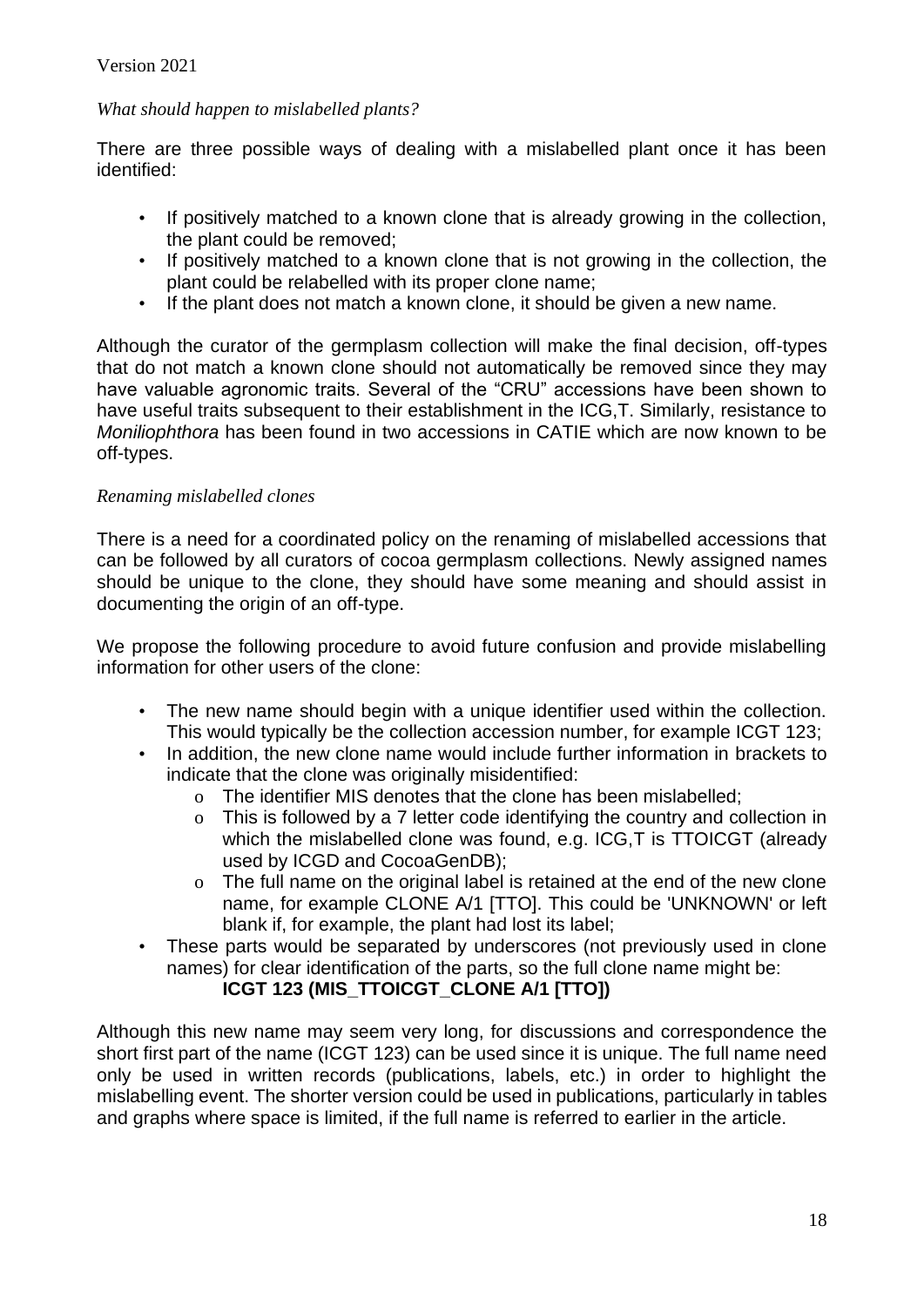It is also possible that some off-types may only be renamed temporarily, since a positive identification might be possible once a comprehensive database of DNA fingerprints is available.

## *The role of the International Cocoa Germplasm Database (ICGD)*

The ICGD will include detailed notes providing information on any mislabelling, including the technical data that provided evidence for the mislabelling and, where possible, the most likely identity or similarity based on genetic fingerprinting information.

If the mislabelled clone (e.g. CLONE A/1 [TTO]) is found to be identical to another (e.g. COCOA 1), then this is the name that should be used (i.e. COCOA 1). Notes would be included in ICGD to say that this clone was mislabelled at the particular station (e.g. COCOA 1 mislabelled as CLONE A/1 [TTO] at TTOICGT).

If there was a period of time between identifying a mislabelled clone and finding its true identity, then the name given to the mislabelled accession would become a synonym of the true clone name. For instance, in the example given above, ICGT 123 (MIS TTOICGT CLONE A/1 [TTO]) would still be maintained in the database, but as a synonym of COCOA 1.

The entire collection of the University of Reading Intermediate Cocoa Quarantine Facility has been fingerprinted using the international set of 15 microsatellite markers and the data has been included in the ICGD. These profiles are also being submitted to CocoaGenDB (http://cocoagendb.cirad.fr), a new cocoa genomics database being developed through a collaborative project involving ICGD, CIRAD (Centre de Coopération Internationale en Recherche Agronomique pour le Développement, France) and USDA (United States Department of Agriculture, USA). It is hoped that the large number of profiles being generated in other laboratories using SSR markers will soon be submitted to CocoaGenDB (e-mail: tropgenedb@cirad.fr) and that this will continue as new fingerprinting projects develop. ICGD Online (http://www.icgd.rdg.ac.uk) will continue to include microsatellite profiles generated from the standard 15 markers to complement morphological data used for clone identification.

### *Summary*

The level of mislabelling of cocoa clones in germplasm collections is fairly high. Although not a new problem, the availability of genetic fingerprinting technologies has allowed projects to be developed that use microsatellite markers to compare clones. However, it is important that when clones with the same name are found to have different profiles, one is determined to be the true type (with reference to the most original material). Off-types should be kept for their potential agronomic value, but with a unique new name.

We have proposed a format for renaming that highlights the mislabelling event and which includes references to the source germplasm collection and the name originally given to the clone.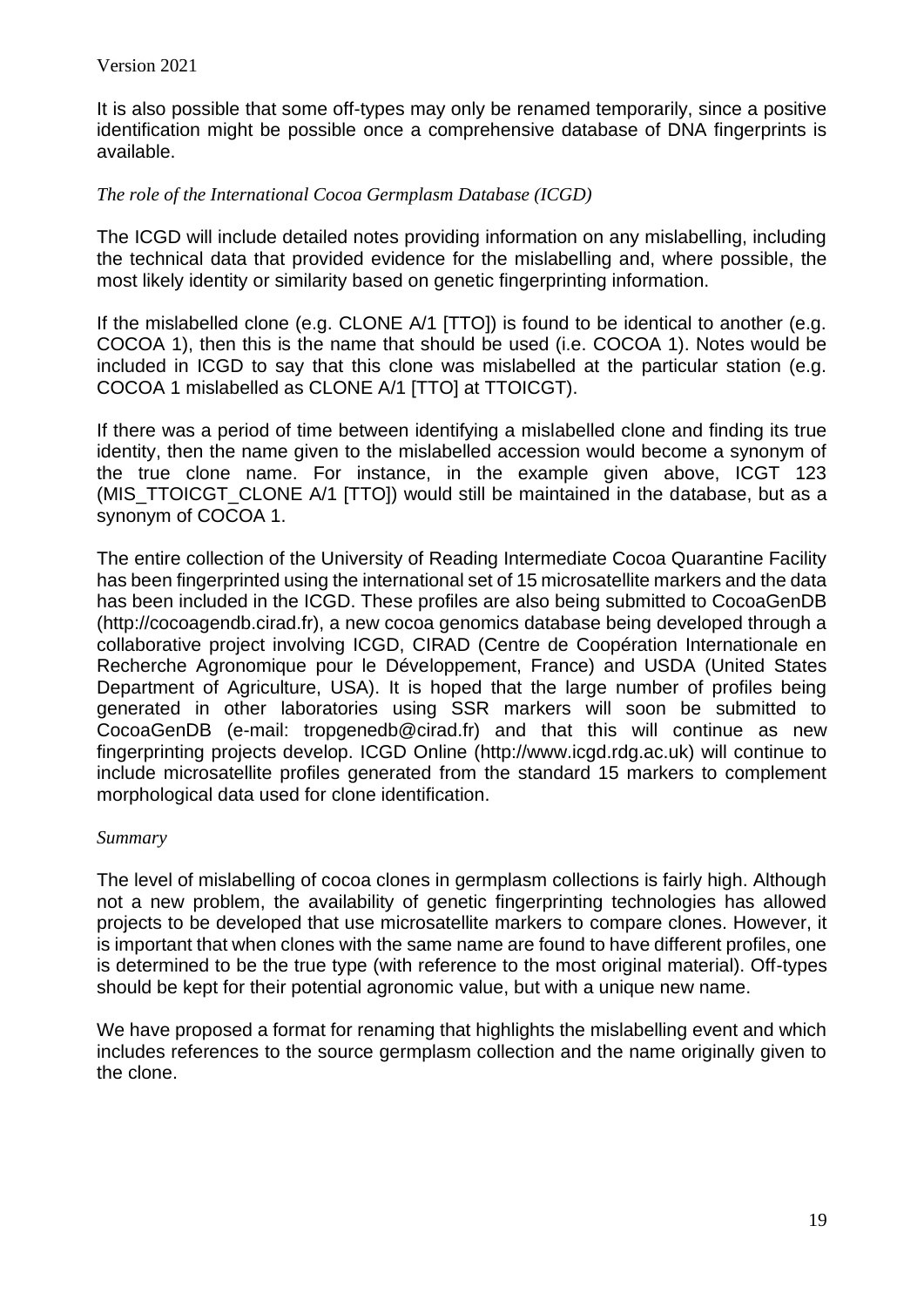## *Acknowledgements*

The ICGD project is financed by Euronext. liffe<sup>1</sup> members and is administered by the Biscuit, Cake, Chocolate and Confectionary Association (BCCCA).

Maintenance of the ICG, T is supported by the BCCCA<sup>2</sup> and the Government of the Republic of Trinidad and Tobago.

## *References*

- Christopher, Y., Mooleedhar, V., Bekele, F. and Hosein, F. (1999). Verification of accessions in the ICG,T using botanical descriptors and RAPD analysis. *Annual Report 1998*. St. Augustine, Trinidad: Cocoa Research Unit, the University of the West Indies: 15-18.
- Huamán, Z., Ortiz, R. and Gómez R. (2000). Selecting a *Solanum tuberosum* subsp. *andigena* core collection using morphological, geographical, disease and pest descriptors. *American Journal of Potato Research* **77**: 183-190.
- Keil, M. and Griffin, A.R. (1994). Use of random amplified polymorphic DNA (RAPD) markers in the discrimination and verification of genotypes in *Eucalyptus*. *Theoretical and Applied Genetics* **89**: 442-450.
- Lanaud, C., Risterucci, A.M., Pieretti, I., Falque, M., Bouet, A. and Lagoda, P.J.L. (1999). Isolation and characterization of microsatellites in *Theobroma cacao* L. *Molecular Ecology* **8**: 2141 – 2152
- Marshall, T.C., Slate, J., Kruuk, L.E.B. and Pemberton, J.M. (1998). Statistical confidence for likelihood-based paternity inference in natural populations. *Molecular Ecology* **7**(5): 639-655.
- Motilal, L.A. (2004). Tree identification by SSRs: a synopsis for 2000-2003. *Annual Report 2003*. St. Augustine, Trinidad: Cocoa Research Unit, the University of the West Indies: 13-21 (in press)
- Motilal, L.A. and Butler D.R. (2003). Verification of Identities in Global Cacao Germplasm Collections. *Genetic Resources and Crop Evolution* **50**: 799-807.
- Negash, A., Tsegaye, A., van Treuren, R. and Visser, B. (2002). AFLP analysis of enset clonal diversity in south and southwestern Ethiopia for conservation. *Crop Science*  **42**: 1105-1111.
- Purba, A.R., Noyer, J.L., Baudouin, L., Perrier, X., Hamon, S. and Lagoda, P.J.L. (2000). A new aspect of genetic diversity on Indonesian oil palm (*Elaeis guineensis* Jacq.) revealed by isoenzyme and AFLP marker and its consequences for breeding. *Theoretical and Applied Genetics* **101**: 956-961.

<sup>&</sup>lt;sup>1</sup> This is now ICE Cocoa Futures and CRA

<sup>2</sup> Now CRA Ltd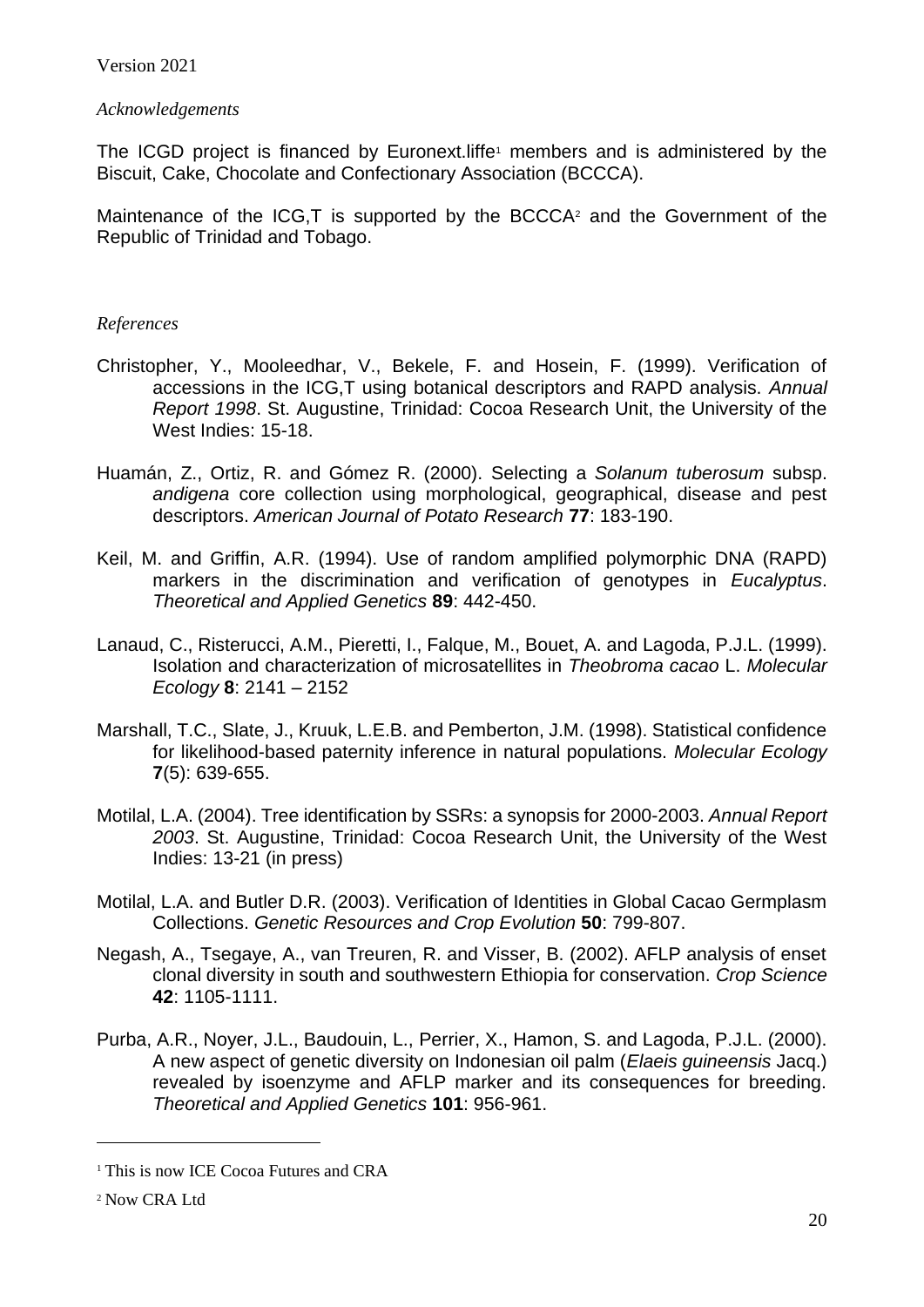- Risterucci, A.M., Grivet, L., N'Goran, J.A.K., Pieretti, I., Flament, M.H. and Lanaud, C (2000). A high-density linkage map of *Theobroma cacao* L. *Theoretical and Applied Genetics* **101**: 948 - 955
- Slate, J., Marshall, T.C. and Pemberton, J.M. (2000). A retrospective assessment of the accuracy of the paternity inference program CERVUS. *Molecular Ecology* **9**(6): 801-808.
- Sounigo, O., Christopher, Y. and Umaharan, R. (1996). Genetic diversity assessment of *Theobroma Cacao* L. using iso-enzymee and RAPD analyses. *Annual Report 1996*. St. Augustine, Trinidad: Cocoa Research Unit, the University of the West Indies: 35-51
- Wilhelmina, T.G., Van de Ven and McNicol, R.J. (1995). The use of RAPD markers for the identification of Sitka spruce (*Picea sitchensis*) clones. *Heredity* **75**: 126-132.

*Citation: INGENIC Newsletter 2004, 9. 8-11*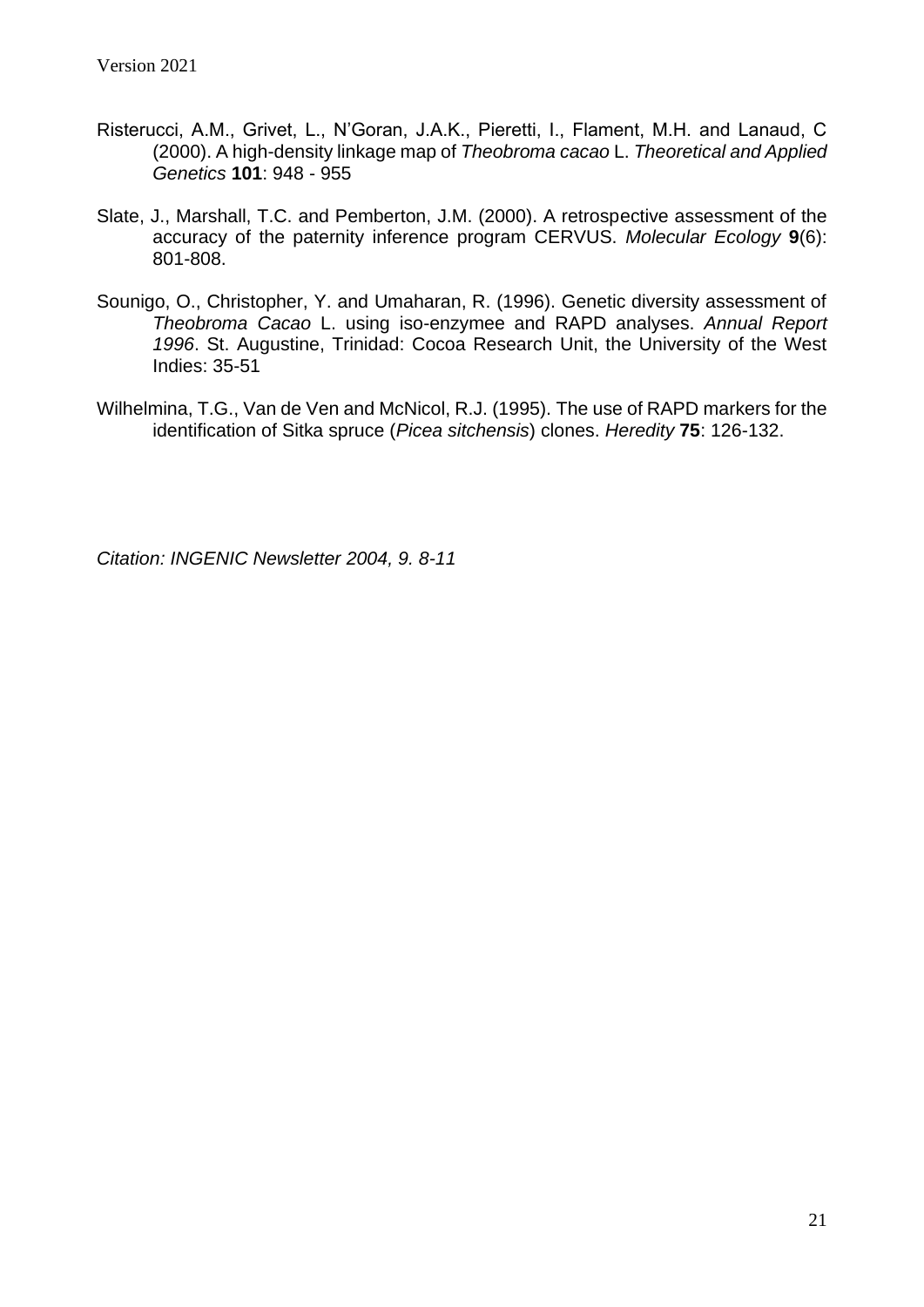## **APPENDIX III**

#### **STANDARD MATERIAL TRANSFER AGREEMENT<sup>3</sup>**

#### **PREAMBLE**

#### WHEREAS

The International Treaty on Plant Genetic Resources for Food and Agriculture (hereinafter referred to as "the **Treaty**") was adopted by the Thirty-first session of the FAO Conference on 3 November 2001 and entered into force on 29 June 2004;

The objectives of the **Treaty** are the conservation and sustainable use of **Plant Genetic Resources for Food and Agriculture** and the fair and equitable sharing of the benefits arising out of their use, in harmony with the Convention on Biological Diversity, for sustainable agriculture and food security*;*

The Contracting Parties to the **Treaty**, in the exercise of their sovereign rights over their **Plant Genetic Resources for Food and Agriculture**, have established a **Multilateral System** both to facilitate access to **Plant Genetic Resources for Food and Agriculture** and to share, in a fair and equitable way, the benefits arising from the utilization of these resources, on a complementary and mutually reinforcing basis;

Articles 4, 11, 12.4 and 12.5 of the **Treaty** are borne in mind;

The diversity of the legal systems of the Contracting Parties with respect to their national procedural rules governing access to courts and to arbitration, and the obligations arising from international and regional conventions applicable to these procedural rules, are recognized;

Article 12.4 of the **Treaty** provides that facilitated access under the **Multilateral System** shall be provided pursuant to a Standard Material Transfer Agreement, and the **Governing Body** of the **Treaty**, in its Resolution 1/2006 of 16 June 2006, adopted the Standard Material Transfer Agreement.

<sup>&</sup>lt;sup>3</sup> In the event that the SMTA is used for the transfer of Plant Genetic Resources for Food and Agriculture other than those listed in Annex 1 of the Treaty:

The references in the SMTA to the "Multilateral System" shall not be interpreted as limiting the application of the SMTA to Annex 1 Plant Genetic Resources for Food and Agriculture, and in the case of Article 6.2 of the SMTA shall mean "under this Agreement"; The reference in Article 6.11 and Annex 3 of the SMTA to "Plant Genetic Resources for Food and Agriculture belonging to the same crop, as set out in Annex 1 to the Treaty" shall be taken to mean "Plant Genetic Resources for Food and Agriculture belonging to the same crop".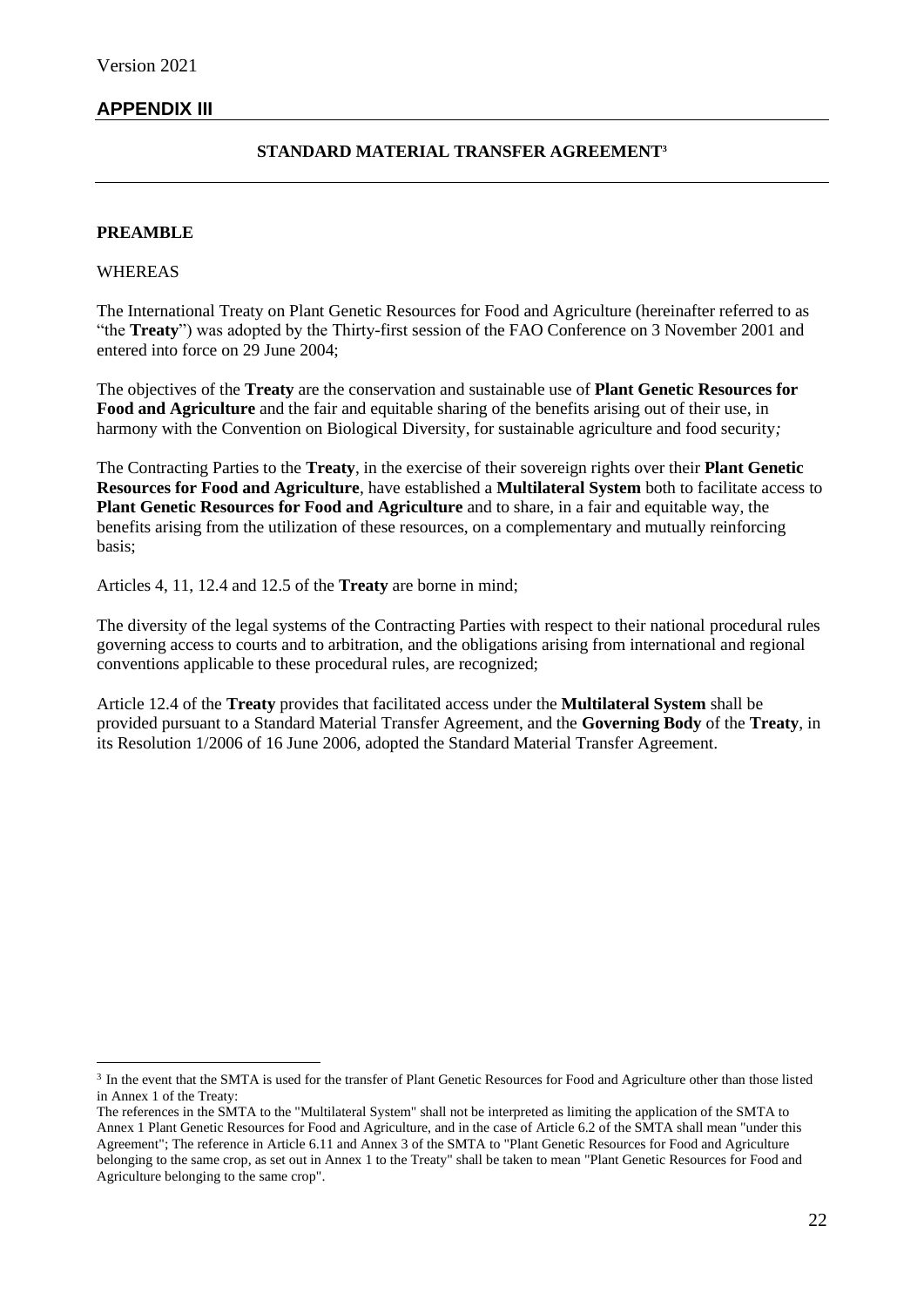### **ARTICLE 1 — PARTIES TO THE AGREEMENT**

1.1 The present Material Transfer Agreement (hereinafter referred to as "**this Agreement**") is the Standard Material Transfer Agreement referred to in Article 12.4 of the **Treaty**.

#### 1.2 **This Agreement** is:

BETWEEN: The University of Reading of PO Box 217, Whiteknights, Reading, Berkshire, RG6 6AH, United Kingdom (hereinafter referred to as "the **Provider**"),

AND: (*name and address of the recipient*) (hereinafter referred to as "the **Recipient**").

1.3 The parties to **this Agreement** hereby agree as follows:

#### **ARTICLE 2 — DEFINITIONS**

In **this Agreement** the expressions set out below shall have the following meaning:

**"***Available without restriction***"**: a **Product** is considered to be available without restriction to others for further research and breeding when it is available for research and breeding without any legal or contractual obligations, or technological restrictions, that would preclude using it in the manner specified in the **Treaty**.

**"***Genetic material***"** means any material of plant origin, including reproductive and vegetative propagating material, containing functional units of heredity.

**"***Governing Body***"** means the **Governing Body** of the **Treaty**.

**"***Multilateral System***"** means the **Multilateral System** established under Article 10.2 of the **Treaty**.

**"***Plant Genetic Resources for Food and Agriculture***"** means any **genetic material** of plant origin of actual or potential value for food and agriculture.

*"Plant Genetic Resources for Food and Agriculture under Development"* means material derived from the **Material**, and hence distinct from it, that is not yet ready for **commercialization** and which the developer intends to further develop or to transfer to another person or entity for further development. The period of development for the **Plant Genetic Resources for Food and Agriculture under Development** shall be deemed to have ceased when those resources are **commercialized** as a **Product**.

**"***Product***"** means **Plant Genetic Resources for Food and Agriculture** that incorporate<sup>4</sup> the **Material** or any of its genetic parts or components that are ready for **commercialization**, excluding commodities and other products used for food, feed and processing.

**"***Sales***"** means the gross income resulting from the **commercialization** of a **Product** or **Products**, by the **Recipient**, its affiliates, contractors, licensees and lessees.

"*To commercialize*" means to sell a **Product** or **Products** for monetary consideration on the open market, and "**commercialization**" has a corresponding meaning. **Commercialization** shall not include any form of transfer of **Plant Genetic Resources for Food and Agriculture under Development**.

## **ARTICLE 3 — SUBJECT MATTER OF THE MATERIAL TRANSFER AGREEMENT**

<sup>4</sup> As evidenced, for example, by pedigree or notation of gene insertion.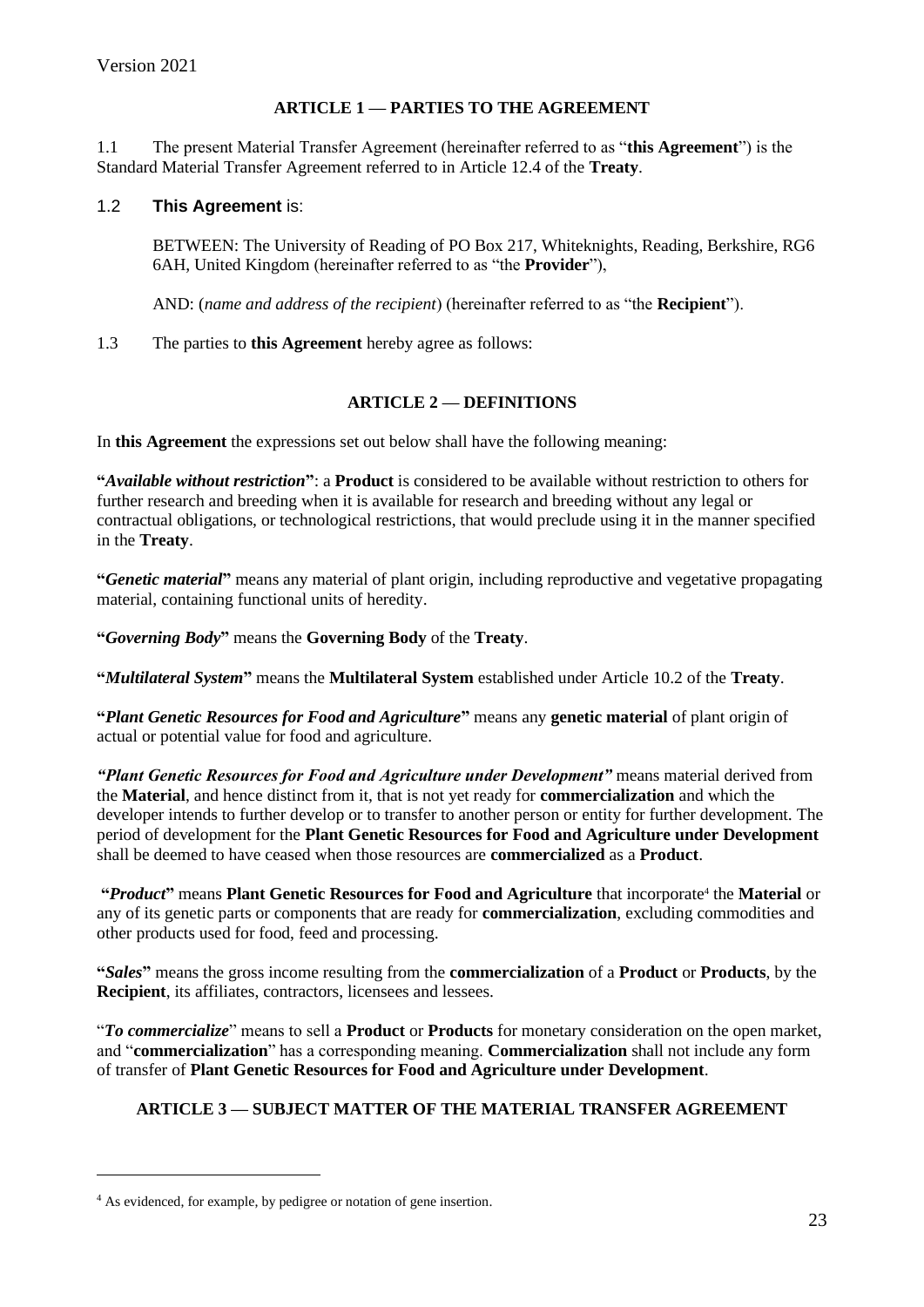The **Plant Genetic Resources for Food and Agriculture** specified in *Annex 1* to **this Agreement** (hereinafter referred to as the "**Material**") and the available related information referred to in Article 5b and in *Annex 1* are hereby transferred from the **Provider** to the **Recipient,** subject to the terms and conditions set out in **this Agreement**.

### **ARTICLE 4 — GENERAL PROVISIONS**

4.1 **This Agreement** is entered into within the framework of the **Multilateral System** and shall be implemented and interpreted in accordance with the objectives and provisions of the **Treaty**.

4.2 The parties recognize that they are subject to the applicable legal measures and procedures, that have been adopted by the Contracting Parties to the **Treaty**, in conformity with the **Treaty**, in particular those taken in conformity with Articles 4, 12.2 and 12.5 of the **Treaty**. 5

4.3 The parties to **this Agreement** agree that (*the entity designated by the Governing Body*),<sup>6</sup> acting on behalf of the **Governing Body** of the **Treaty** and its **Multilateral System**, is the third party beneficiary under **this Agreement**.

4.4 The third party beneficiary has the right to request the appropriate information as required in Articles 5e, 6.5c, 8.3 and *Annex, 2 paragraph 3,* to **this Agreement**.

4.5 The rights granted to the (*the entity designated by the Governing Body*) above do not prevent the **Provider** and the **Recipient** from exercising their rights under **this Agreement**.

### **ARTICLE 5 — RIGHTS AND OBLIGATIONS OF THE PROVIDER**

The **Provider** undertakes that the **Material** is transferred in accordance with the following provisions of the **Treaty**:

- a) Access shall be accorded expeditiously, without the need to track individual accessions and free of charge, or, when a fee is charged, it shall not exceed the minimal cost involved;
- b) All available passport data and, subject to applicable law, any other associated available nonconfidential descriptive information, shall be made available with the **Plant Genetic Resources for Food and Agriculture** provided;
- c) Access to **Plant Genetic Resources for Food and Agriculture under Development**, including material being developed by farmers, shall be at the discretion of its developer, during the period of its development;
- d) Access to **Plant Genetic Resources for Food and Agriculture** protected by intellectual and other property rights shall be consistent with relevant international agreements, and with relevant national laws;
- e) The **Provider** shall periodically inform the **Governing Body** about the Material Transfer Agreements entered into, according to a schedule to be established by the **Governing Body**.

<sup>&</sup>lt;sup>5</sup> In the case of the International Agricultural Research Centres of the Consultative Group on International Agricultural Research (CGIAR) and other international institutions, the Agreement between the Governing Body and the CGIAR Centres and other relevant institutions will be applicable.

<sup>6</sup> By Resolution 2/2006, the Governing Body "invite[d] the Food and Agriculture Organization of the United Nations, as the Third Party Beneficiary, to carry out the roles and responsibilities as identified and prescribed in this Agreement, under the direction of the Governing Body, in accordance with the procedures to be established by the Governing Body at its next session". Upon acceptance by the FAO of this invitation, the term, "the entity designated by the Governing Body", will be replaced throughout the document by the term, "the Food and Agriculture Organization of the United Nations".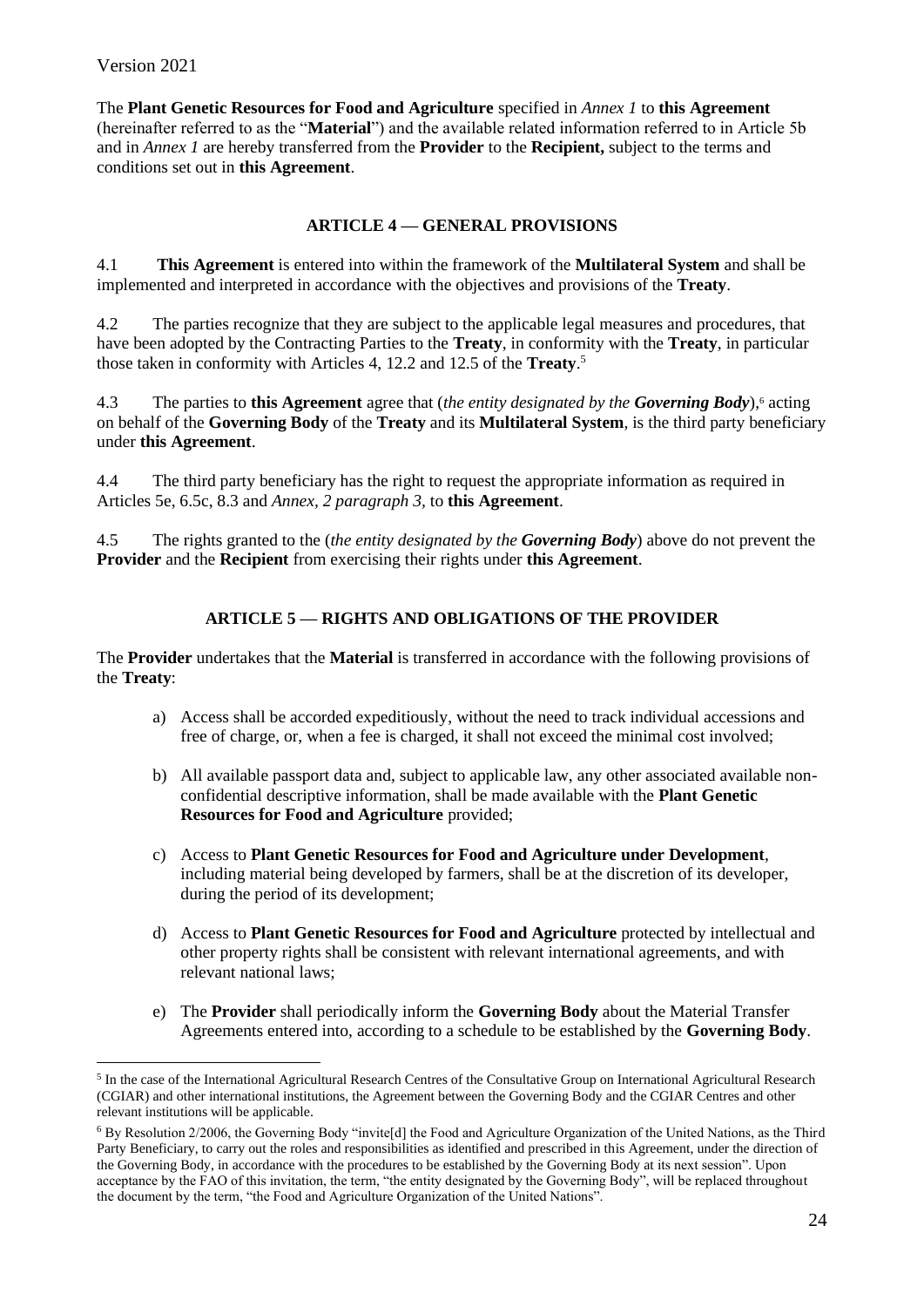This information shall be made available by the **Governing Body** to the third party beneficiary.<sup>7</sup>

### **ARTICLE 6 — RIGHTS AND OBLIGATIONS OF THE RECIPIENT**

6.1 The **Recipient** undertakes that the **Material** shall be used or conserved only for the purposes of research, breeding and training for food and agriculture. Such purposes shall not include chemical, pharmaceutical and/or other non-food/feed industrial uses.

6.2 The **Recipient** shall not claim any intellectual property or other rights that limit the facilitated access to the **Material** provided under **this Agreement**, or its genetic parts or components, in the form received from the **Multilateral System**.

6.3 In the case that the **Recipient** conserves the **Material** supplied, the **Recipient** shall make the **Material**, and the related information referred to in Article 5b, available to the **Multilateral System** using the Standard Material Transfer Agreement.

6.4 In the case that the **Recipient** transfers the **Material** supplied under **this Agreement** to another person or entity (hereinafter referred to as "the **subsequent recipient**"), the **Recipient** shall

- a) do so under the terms and conditions of the Standard Material Transfer Agreement, through a new material transfer agreement; and
- b) notify the **Governing Body**, in accordance with Article 5e.

On compliance with the above, the **Recipient** shall have no further obligations regarding the actions of the **subsequent recipient**.

6.5 In the case that the **Recipient** transfers a **Plant Genetic Resource for Food and Agriculture under Development** to another person or entity, the **Recipient** shall:

- a) do so under the terms and conditions of the Standard Material Transfer Agreement, through a new material transfer agreement, provided that Article 5a of the Standard Material Transfer Agreement shall not apply;
- b) identify, in *Annex 1* to the new material transfer agreement, the **Material** received from the **Multilateral System**, and specify that the **Plant Genetic Resources for Food and Agriculture under Development** being transferred are derived from the **Material**;
- c) notify the **Governing Body**, in accordance with Article 5e; and
- d) have no further obligations regarding the actions of any **subsequent recipient**.

6.6 Entering into a material transfer agreement under paragraph 6.5 shall be without prejudice to the right of the parties to attach additional conditions, relating to further product development, including, as appropriate, the payment of monetary consideration.

<sup>7</sup> The Standard Material Transfer Agreement makes provision for information to be provided to the **Governing Body**, in the following Articles: 5e, 6.4b, 6.5c and 6.11h, as well as in *Annex 2*, paragraph 3, *Annex 3*, paragraph 4, and in *Annex 4*. Such informationshould be submitted to: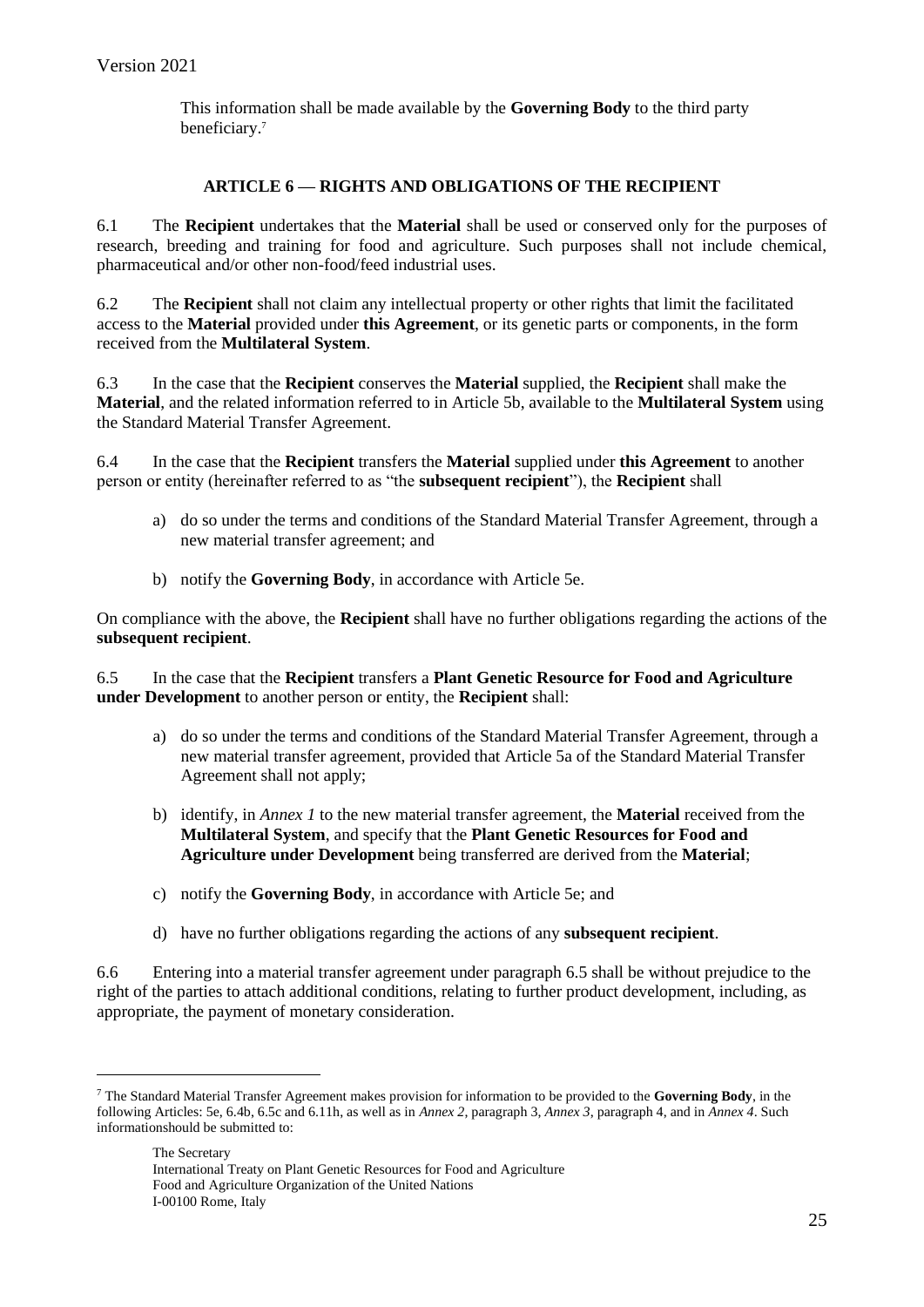6.7 In the case that the **Recipient commercializes** a **Product** that is a **Plant Genetic Resource for Food and Agriculture** and that incorporates **Material** as referred to in Article 3 of **this Agreement**, and where such **Product** is not **available without restriction** to others for further research and breeding, the **Recipient** shall pay a fixed percentage of the **Sales** of the **commercialized Product** into the mechanism established by the **Governing Body** for this purpose, in accordance with *Annex 2* to **this Agreement**.

6.8 In the case that the **Recipient commercializes** a **Product** that is a **Plant Genetic Resource for Food and Agriculture** and that incorporates **Material** as referred to in Article 3 of **this Agreement** and where that **Product** is **available without restriction** to others for further research and breeding, the **Recipient** is encouraged to make voluntary payments into the mechanism established by the **Governing Body** for this purpose in accordance with *Annex 2* to **this Agreement**.

6.9 The **Recipient** shall make available to the **Multilateral System**, through the information system provided for in Article 17 of the **Treaty**, all non-confidential information that results from research and development carried out on the **Material**, and is encouraged to share through the **Multilateral System** non-monetary benefits expressly identified in Article 13.2 of the **Treaty** that result from such research and development. After the expiry or abandonment of the protection period of an intellectual property right on a **Product** that incorporates the **Material**, the **Recipient** is encouraged to place a sample of this **Product** into a collection that is part of the **Multilateral System**, for research and breeding.

6.10 A **Recipient** who obtains intellectual property rights on any **Products** developed from the **Material** or its components, obtained from the **Multilateral System**, and assigns such intellectual property rights to a third party, shall transfer the benefit-sharing obligations of **this Agreement** to that third party.

6.11 The **Recipient** may opt as per *Annex 4*, as an alternative to payments under Article 6.7, for the following system of payments:

- a) The **Recipient** shall make payments at a discounted rate during the period of validity of the option;
- b) The period of validity of the option shall be ten years renewable in accordance with *Annex 3* to **this Agreement**;
- c) The payments shall be based on the **Sales** of any **Products** and of the sales of any other products that are **Plant Genetic Resources for Food and Agriculture** belonging to the same crop, as set out in Annex 1 to the **Treaty**, to which the **Material** referred to in *Annex 1* to **this Agreement** belongs;
- d) The payments to be made are independent of whether or not the **Product** is **available without restriction**;
- e) The rates of payment and other terms and conditions applicable to this option, including the discounted rates are set out in *Annex 3* to **this Agreement**;
- f) The **Recipient** shall be relieved of any obligation to make payments under Article 6.7 of **this Agreement** or any previous or subsequent Standard Material Transfer Agreements entered into in respect of the same crop;
- g) After the end of the period of validity of this option the **Recipient** shall make payments on any **Products** that incorporate **Material** received during the period in which this Article was in force, and where such **Products** are not **available without restriction**. These payments will be calculated at the same rate as in paragraph (a) above;
- h) The **Recipient** shall notify the **Governing Body** that he has opted for this modality of payment. If no notification is provided the alternative modality of payment specified in Article 6.7 will apply.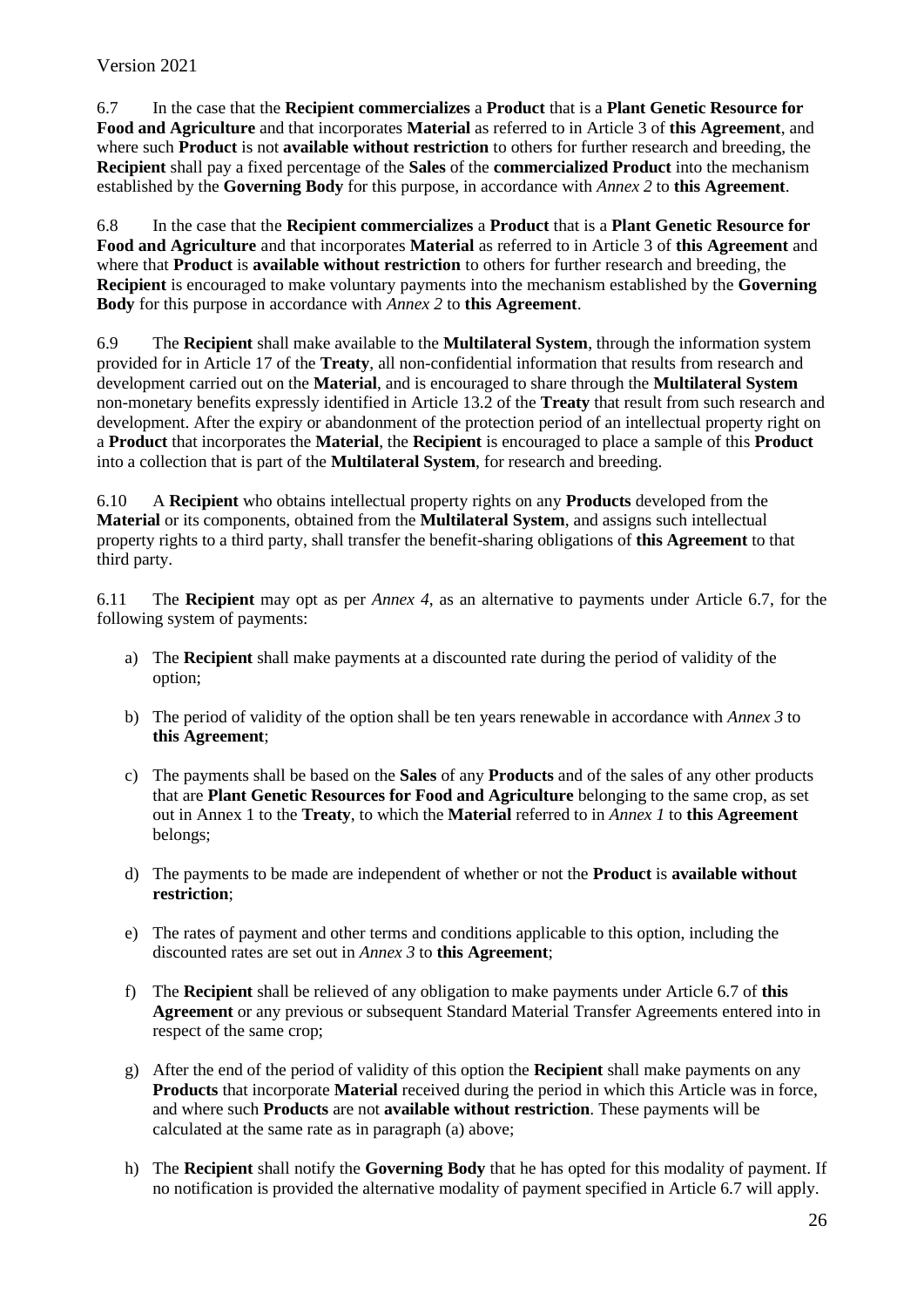### **ARTICLE 7 — APPLICABLE LAW**

The applicable law shall be General Principles of Law, including the UNIDROIT Principles of International Commercial Contracts 2004, the objectives and the relevant provisions of the **Treaty**, and, when necessary for interpretation, the decisions of the **Governing Body**.

### **ARTICLE 8 — DISPUTE SETTLEMENT**

8.1 Dispute settlement may be initiated by the **Provider** or the **Recipient** or the (*the entity designated by the Governing Body*), acting on behalf of the **Governing Body** of the **Treaty** and its **Multilateral System**.

8.2 The parties to **this Agreement** agree that the (*the entity designated by the Governing Body*), representing the **Governing Body** and the **Multilateral System**, has the right, as a third party beneficiary, to initiate dispute settlement procedures regarding rights and obligations of the **Provider** and the **Recipient** under **this Agreement**.

8.3 The third party beneficiary has the right to request that the appropriate information, including samples as necessary, be made available by the **Provider** and the **Recipient**, regarding their obligations in the context of **this Agreement**. Any information or samples so requested shall be provided by the **Provider** and the **Recipient**, as the case may be.

- 8.4 Any dispute arising from **this Agreement** shall be resolved in the following manner:
	- a) Amicable dispute settlement: The parties shall attempt in good faith to resolve the dispute by negotiation.
	- b) Mediation: If the dispute is not resolved by negotiation, the parties may choose mediation through a neutral third party mediator, to be mutually agreed.
	- c) Arbitration: If the dispute has not been settled by negotiation or mediation, any party may submit the dispute for arbitration under the Arbitration Rules of an international body as agreed by the parties to the dispute. Failing such agreement, the dispute shall be finally settled under the Rules of Arbitration of the International Chamber of Commerce, by one or more arbitrators appointed in accordance with the said Rules. Either party to the dispute may, if it so chooses, appoint its arbitrator from such list of experts as the Governing Body may establish for this purpose; both parties, or the arbitrators appointed by them, may agree to appoint a sole arbitrator, or presiding arbitrator as the case may be, from such list of experts. The result of such arbitration shall be binding.

## **ARTICLE 9 — ADDITIONAL ITEMS**

### **Warranty**

9.1 The **Provider** makes no warranties as to the safety of or title to the **Material**, nor as to the accuracy or correctness of any passport or other data provided with the **Material**. Neither does it make any warranties as to the quality, viability, or purity (genetic or mechanical) of the **Material** being furnished. The phytosanitary condition of the **Material** is warranted only as described in any attached phytosanitary certificate. The **Recipient** assumes full responsibility for complying with the recipient nation's quarantine and biosafety regulations and rules as to import or release of **genetic material**.

### **Duration of Agreement**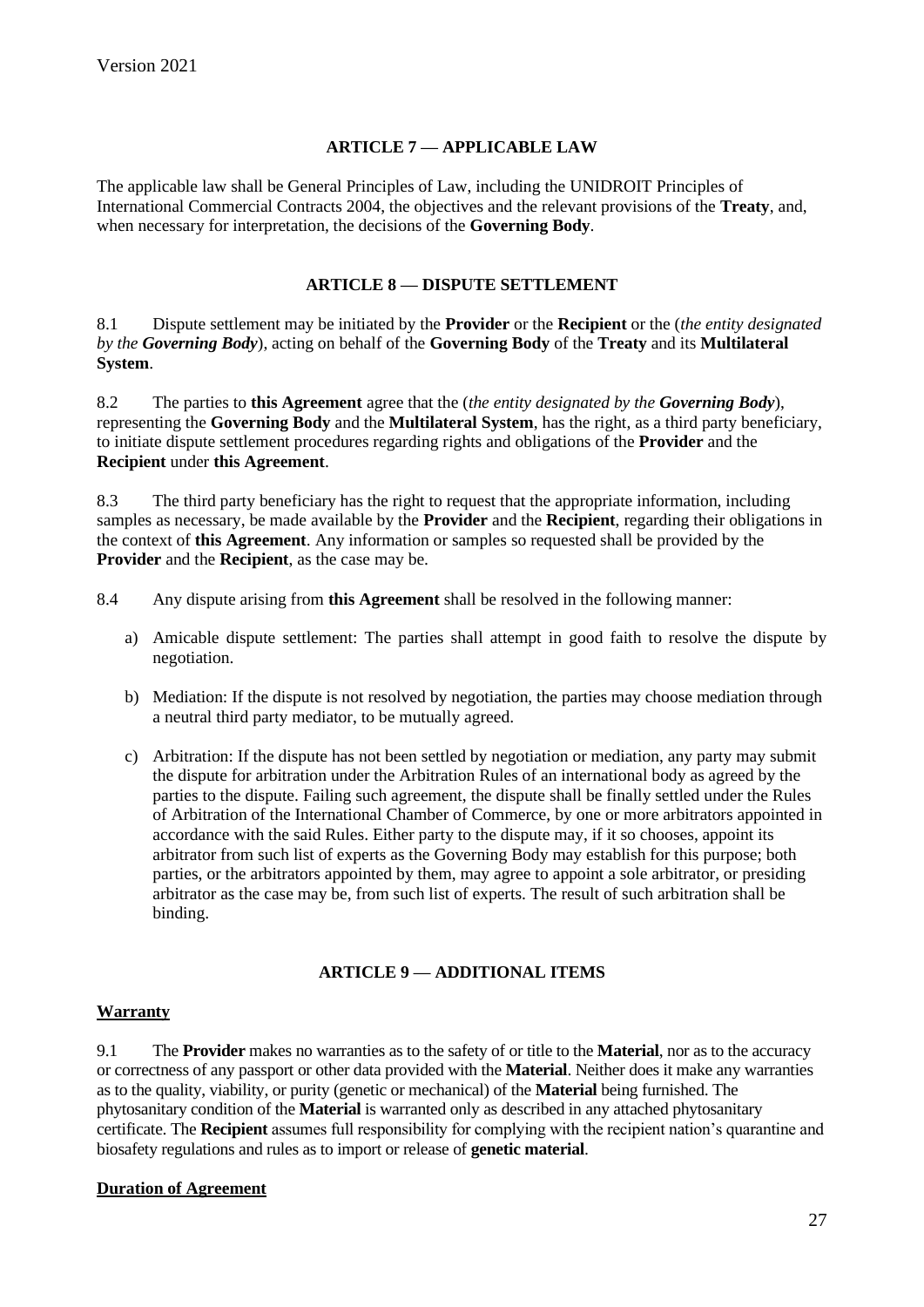9.2 **This Agreement** shall remain in force so long as the **Treaty** remains in force.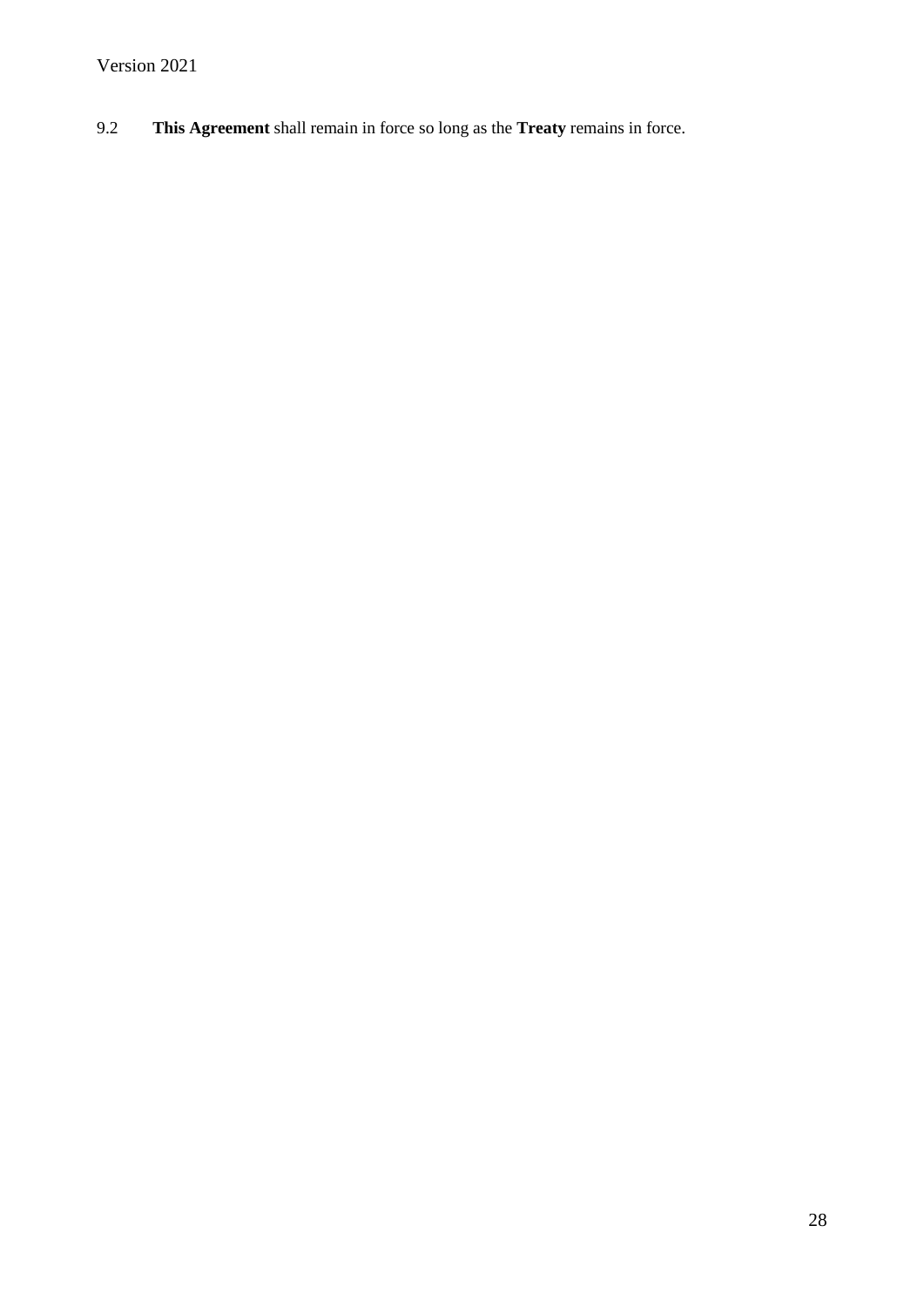#### **ARTICLE 10** — **SIGNATURE/ACCEPTANCE**

The **Provider** and the **Recipient** may choose the method of acceptance unless either party requires **this Agreement** to be signed.

#### **Signature**

I, Gemma Lowe, represent and warrant that I have the authority to execute **this Agreement** on behalf of the **Provider** and acknowledge my institution's responsibility and obligation to abide by the provisions of **this Agreement**, both by letter and in principle, in order to promote the conservation and sustainable use of **Plant Genetic Resources for Food and Agriculture**.

| Name of the <b>Provider</b> : The University of Reading |  |
|---------------------------------------------------------|--|

I, an Authorised Signatory of the Recipient, represent and warrant that I have the authority to execute **this Agreement** on behalf of the **Recipient** and acknowledge my institution's responsibility and obligation to abide by the provisions of **this Agreement**, both by letter and in principle, in order to promote the conservation and sustainable use of **Plant Genetic Resources for Food and Agriculture**.

Name of the **Recipient**: ……………

29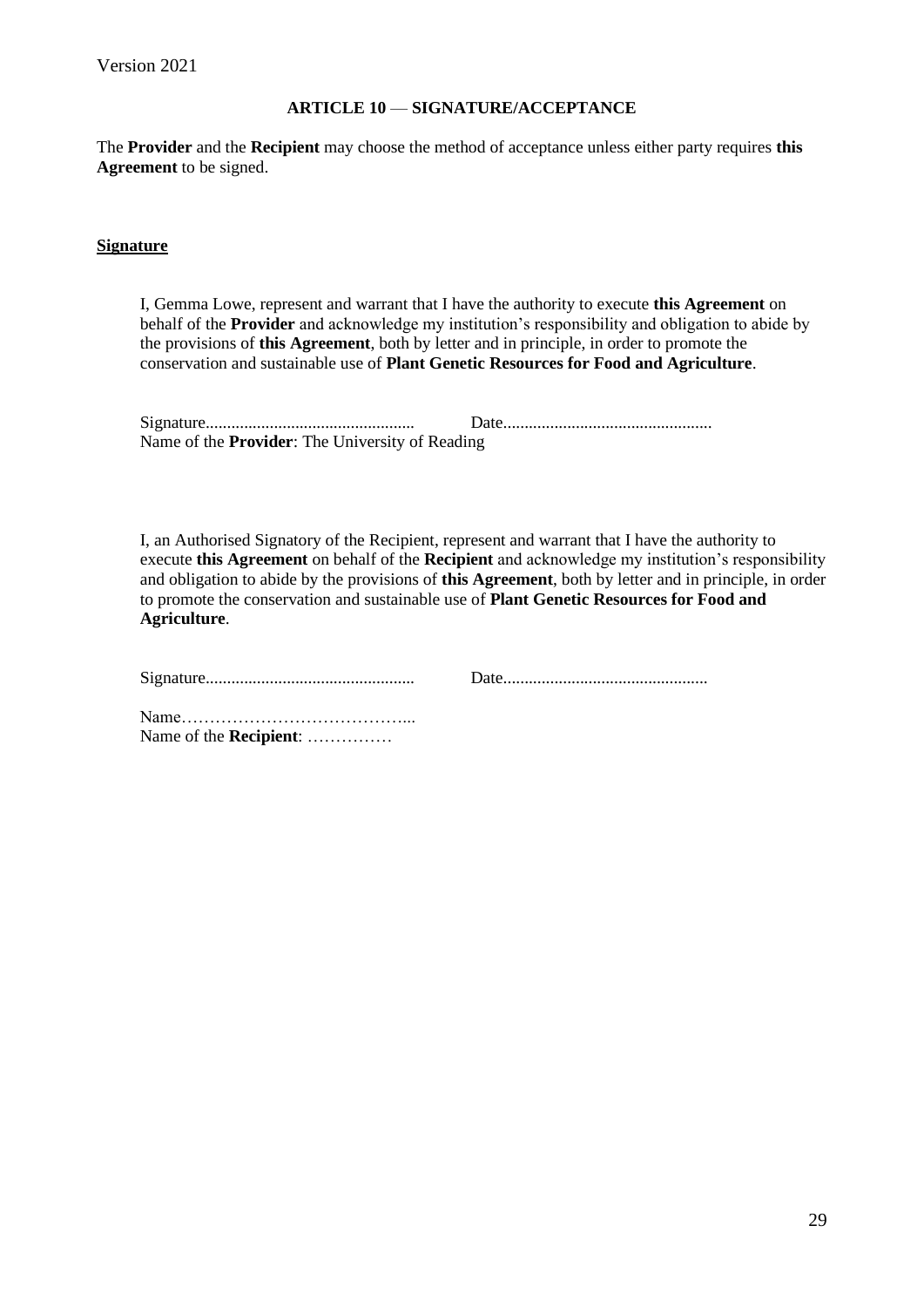### *Annex 1 of the SMTA*

### **LIST OF MATERIALS PROVIDED**

This *Annex* contains a list of the **Material** provided under **this Agreement**, including the associated information referred to in Article 5b.

This information is either provided below or can be obtained at the following website: [www.icgd.reading.ac.uk](http://www.icgd.reading.ac.uk/)

The following information is included for each **Material** listed: all available passport data and, subject to applicable law, any other associated, available, non-confidential descriptive information.

Budwood derived from cocoa clones:

#### *Annex 2 of the SMTA*

### **RATE AND MODALITIES OF PAYMENT UNDER ARTICLE 6.7 OF THIS AGREEMENT**

1. If a **Recipient**, its affiliates, contractors, licensees, and lessees, **commercializes** a **Product** or **Products**, then the **Recipient** shall pay one point-one percent (1.1 %) of the **Sales** of the **Product** or **Products** less thirty percent (30%); except that no payment shall be due on any **Product** or **Products** that:

(a) are **available without restriction** to others for further research and breeding in accordance with Article 2 of **this Agreement**;

(b) have been purchased or otherwise obtained from another person or entity who either has already made payment on the **Product** or **Products** or is exempt from the obligation to make payment pursuant to subparagraph (a) above;

(c) are sold or traded as a commodity.

2. Where a **Product** contains a **Plant Genetic Resource for Food and Agriculture** accessed from the **Multilateral System** under two or more material transfer agreements based on the Standard Material Transfer Agreement only one payment shall be required under paragraph 1 above.

3. The **Recipient** shall submit to the **Governing Body**, within sixty (60) days after each calendar year ending December 31st, an annual report setting forth:

(a) the **Sales** of the **Product** or **Products** by the **Recipient**, its affiliates, contractors, licensees and lessees, for the twelve (12) month period ending on December 31<sup>st</sup>;

(b) the amount of the payment due; and

(c) information that allows for the identification of any restrictions that have given rise to the benefit-sharing payment.

4. Payment shall be due and payable upon submission of each annual report. All payments due to the **Governing Body** shall be payable in *United States dollars (US\$)* for the following account established by the **Governing Body** in accordance with Article 19.3f of the **Treaty**:

> **FAO Trust Fund (USD) GINC/INT/031/MUL, IT-PGRFA (Benefit-sharing), HSBC New York, 452 Fifth Ave., New York, NY, USA, 10018, Swift/BIC: MRMDUS33, ABA/Bank Code: 021001088, Account No. 000156426**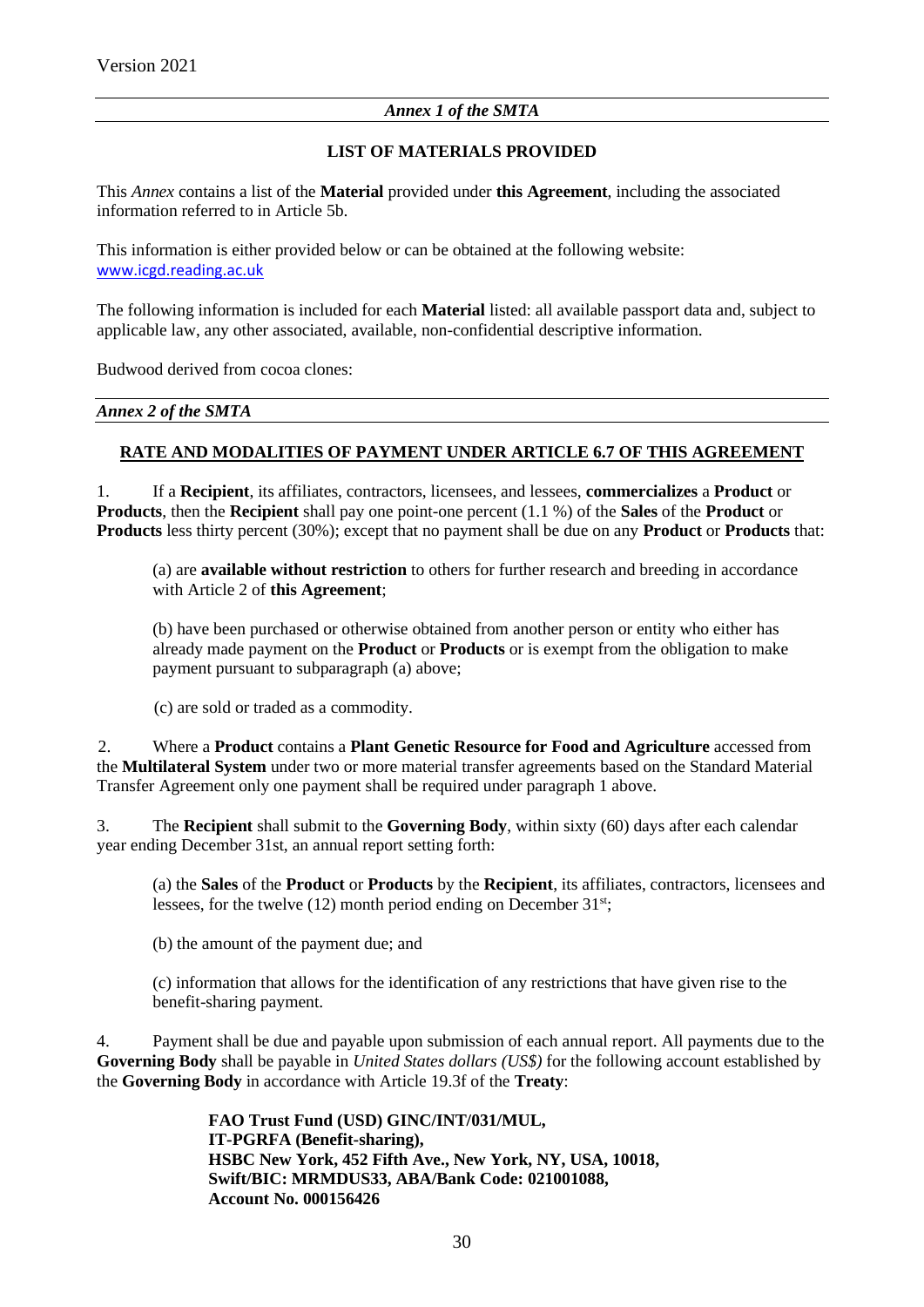### **TERMS AND CONDITIONS OF THE ALTERNATIVE PAYMENTS SCHEME UNDER ARTICLE 6.11 OF THIS AGREEMENT**

1. The discounted rate for payments made under Article 6.11 shall be zero point five percent (0.5 %) of the **Sales** of any **Products** and of the sales of any other products that are **Plant Genetic Resources for Food and Agriculture** belonging to the same crop, as set out in Annex 1 to the **Treaty**, to which the **Material** referred to in *Annex 1* to **this Agreement** belong.

2. Payment shall be made in accordance with the banking instructions set out in paragraph 4 of *Annex 2* to **this Agreement**.

3. When the **Recipient** transfers **Plant Genetic Resources for Food and Agriculture under Development**, the transfer shall be made on the condition that the **subsequent recipient** shall pay into the mechanism established by the **Governing Body** under Article 19.3f of the **Treaty** zero point five percent (0.5 %) of the **Sales** of any **Product** derived from such **Plant Genetic Resources for Food and Agriculture under Development**, whether the **Product** is **available or not without restriction**.

4. At least six months before the expiry of a period of ten years counted from the date of signature of **this Agreement** and, thereafter, six months before the expiry of subsequent periods of five years, the **Recipient** may notify the **Governing Body** of his decision to opt out from the application of this Article as of the end of any of those periods. In the case the **Recipient** has entered into other Standard Material Transfer Agreements, the ten years period will commence on the date of signature of the first Standard Material Transfer Agreement where an option for this Article has been made.

5. Where the **Recipient** has entered or enters in the future into other Standard Material Transfer Agreements in relation to material belonging to the same crop[s], the **Recipient** shall only pay into the referred mechanism the percentage of sales as determined in accordance with this Article or the same Article of any other Standard Material Transfer Agreement. No cumulative payments will be required.